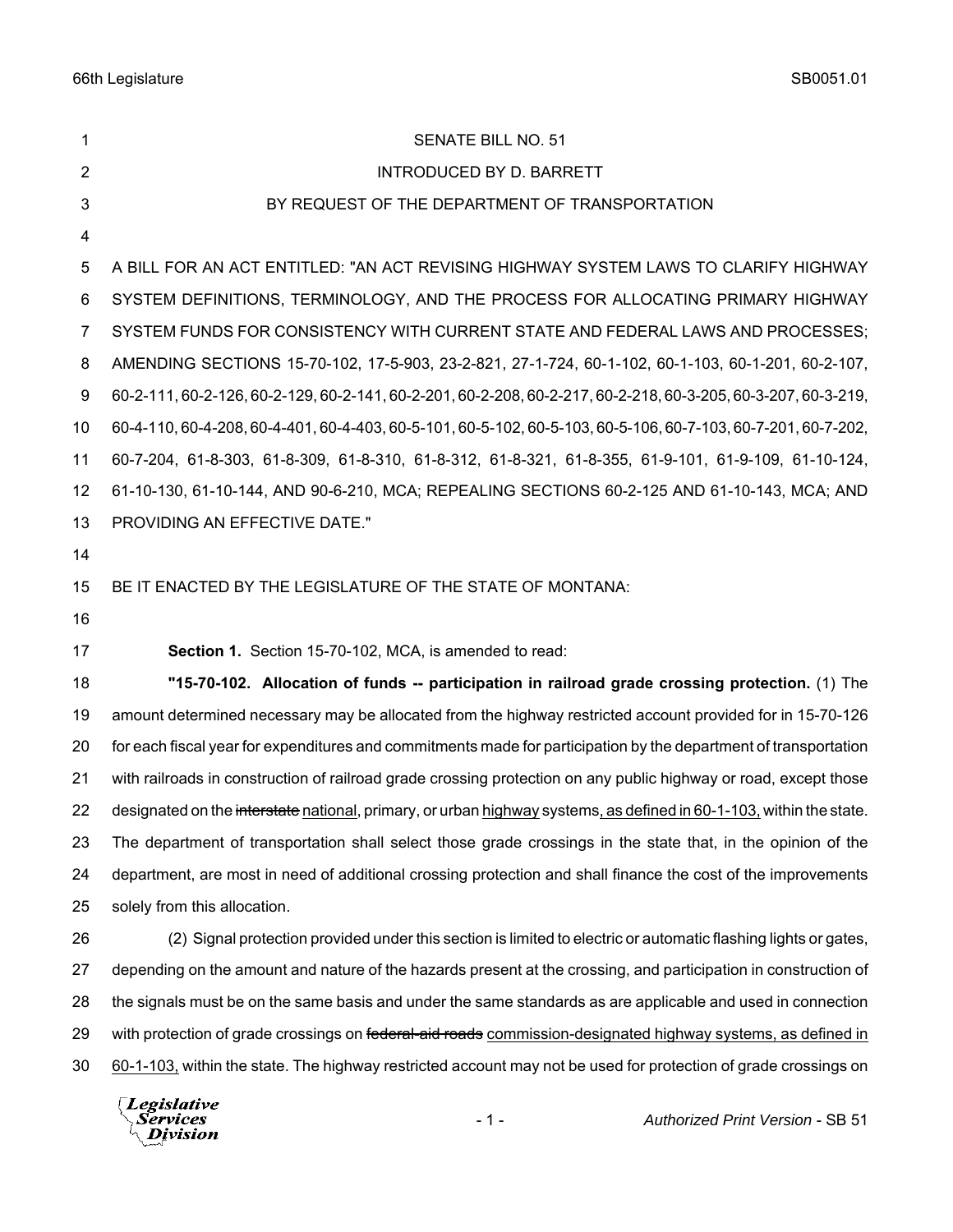the secondary system where the protection is considered necessary and when the cost is financed in part with federal-aid highway funds.

 (3) In addition to the funds allocated, counties and cities may authorize the use of funds available to counties and cities under the provisions of 15-70-101 for participation in the installation in grade crossing protection within the county or city."

- 
- 

**Section 2.** Section 17-5-903, MCA, is amended to read:

**"17-5-903. Definitions.** As used in this part, the following definitions apply:

(1) "Board" means the board of examiners created under 2-15-1007.

 (2) "Bonds" means bonds, notes, or other evidences of indebtedness issued pursuant to this part as highway revenue bonds.

 (3) "Cost", as applied to any highway project, means any cost of construction or acquisition of any part of the highway project, including but not limited to the cost of supervising, inspecting, and constructing the highway project, interest during construction and for up to 6 months thereafter, and all costs and expenses incidental thereto; the costs of locating, surveying, mapping, resurfacing, restoration, and rehabilitation; acquisition of rights-of-way; relocation assistance; elimination of hazards of railroad grade crossings; acquisition of replacement housing sites; and acquisition, rehabilitation, relocation, and construction of replacement housing; and improvements necessary to directly facilitate and control traffic flow, including grade separation of intersections, widening of lanes, channelization of traffic, and traffic control systems.

(4) "Department" means the department of transportation provided for in Title 2, chapter 15, part 25.

21 (5) "Highway projects" means the construction, reconstruction, maintenance, and repair of federal-aid 22 highways commission-designated highway systems and state highways as such those terms are defined in 60-1-103.

 (6) "Highway revenues" means the revenues specified in Article VIII, section 6, of the Montana constitution and 15-70-126 and 15-70-127 as revenues from gross vehicle weight fees and excise and license taxes (except general sales and use taxes, if any) on gasoline, fuel, and other energy sources used to propel vehicles on public highways and any other revenues, taxes, or receipts credited to the department in the state special revenue fund and the federal special revenue fund.

 (7) "Outstanding bonds" means bonds issued and outstanding at any particular time but does not include bonds owned by the state, bonds that have been refunded, or bonds for the payment of which an irrevocable

**Legislative** Services **Division**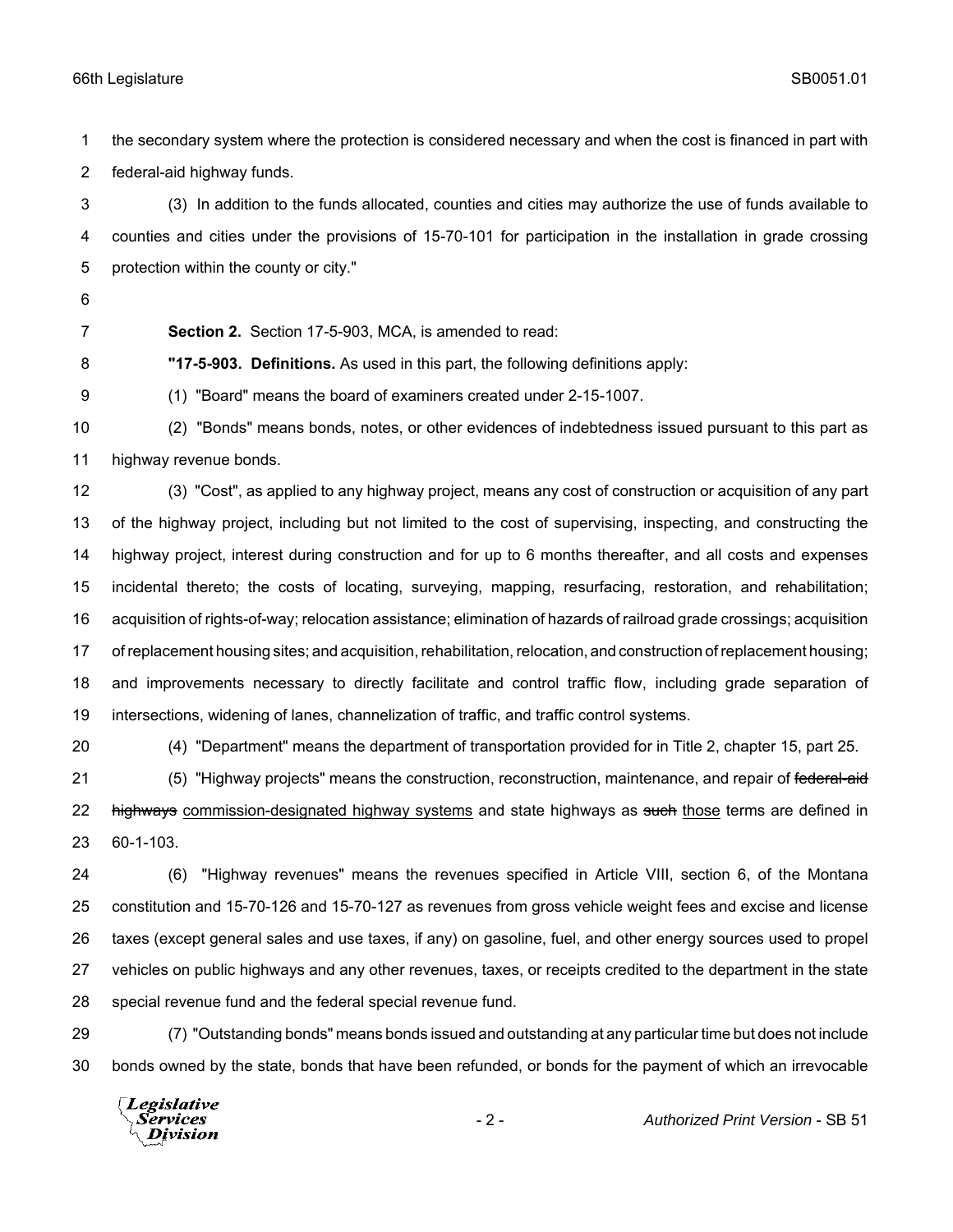deposit of cash and United States government securities has been made in an amount sufficient to pay principal, interest, and redemption premium, if any, when due."

- 
- 

**Section 3.** Section 23-2-821, MCA, is amended to read:

 **"23-2-821. Off-highway crossings of public roads -- use of certain forest development roads.** (1) Except as provided in subsection (2), an off-highway vehicle may make a direct crossing of a public road when the crossing is necessary to get to another authorized area of operation. The crossing must be made at an angle of approximately 90 degrees to the direction of traffic at a place where no obstruction prevents a quick and safe crossing. The off-highway vehicle must make a complete stop before entering upon any part of the traffic way, and the operator shall yield the right-of-way to all oncoming traffic.

11 (2) An off-highway vehicle may not be operated on or across a an interstate highway that is part of the 12 federal-aid interstate system as defined in 60-1-103.

 (3) An off-highway vehicle may be operated on or across a forest development road in this state, as defined in 61-8-110, if the road has been designated and approved for off-highway vehicle use by the United States forest service."

**Section 4.** Section 27-1-724, MCA, is amended to read:

 **"27-1-724. Limits on liability of livestock owner or property owner in accidents involving motor vehicles and livestock.** (1) Except as provided in Title 60, chapter 7, part 2, for the highways referred to in 60-7-201, a person owning, controlling, or in possession of livestock or a person owning property has no duty to keep livestock from wandering on highways and is not subject to liability for damages to any property or for injury to a person caused by an accident involving a motor vehicle and livestock unless the owner of the livestock or property was grossly negligent or engaged in intentional misconduct.

- 
- (2) As used in this section, the following definitions apply:
- 25 (a) "Highway" has the meaning provided in  $60-1-103(19)(17)$ ;
- (b) "Livestock" has the meaning provided in 15-1-101; and
- (c) "Person" means an individual, partnership, corporation, limited liability company, limited liability partnership, or association."
- 

**Section 5.** Section 60-1-102, MCA, is amended to read:



- 3 - *Authorized Print Version* - SB 51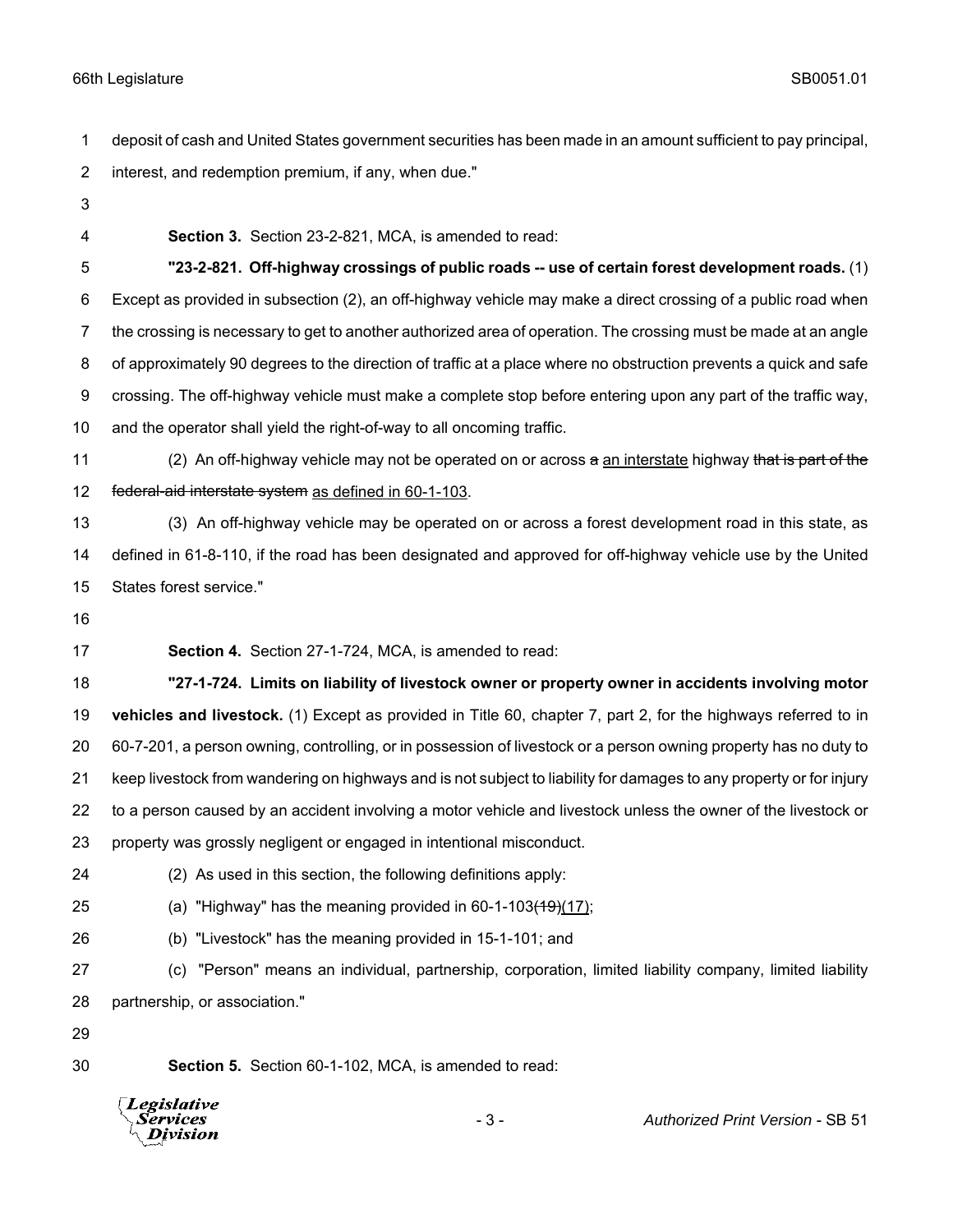**"60-1-102. Legislative policy and intent.** Consistent with the foregoing determinations and declarations 2 provided in 60-1-101, the legislature intends: (1) to place a high degree of trust in the hands of those officials whose duty it is, within the limits of available funds, to plan, develop, operate, maintain, and protect the highway facilities of this state for present as well as for future use; 6 (2) to make the department of transportation custodian of the federal-aid commission-designated highway systems and state highways and to impose similar responsibilities upon the boards of county commissioners with respect to county roads and upon municipal officials with respect to the streets under their jurisdiction; 10 (3) that the state shall have integrated systems of highways, roads, and streets and that the department of transportation, the counties, and municipalities assist and cooperate with each other to that end; (4) to provide sufficiently broad authority to enable the highway officials at all levels of government to function adequately and efficiently in all areas of their respective responsibilities, subject to the limitations of the 14 constitution and the legislative mandate hereinafter imposed." **Section 6.** Section 60-1-103, MCA, is amended to read: **"60-1-103. General definitions.** Subject to additional definitions contained in this title that are applicable to specific chapters or sections and unless the context otherwise requires, in this title, the following definitions apply: (1) "Abandonment" means cessation of use of right-of-way or an easement or cessation of activity on the right-of-way or easement with no intention to reclaim or use again. Abandonment is sometimes called vacation. (2) "Bridge" means any bridge constructed by the department, together with all appurtenances, additions, alterations, improvements, and replacements and the approaches to the bridge, lands used in connection with the bridge, and improvements incidental or integral to the bridge. (3) "Commission" means the transportation commission provided for in 2-15-2502. (4) "Commission-designated highway systems" means the following as defined in this section: (a) national highway system; (b) primary highway system; (c) secondary highway system; and

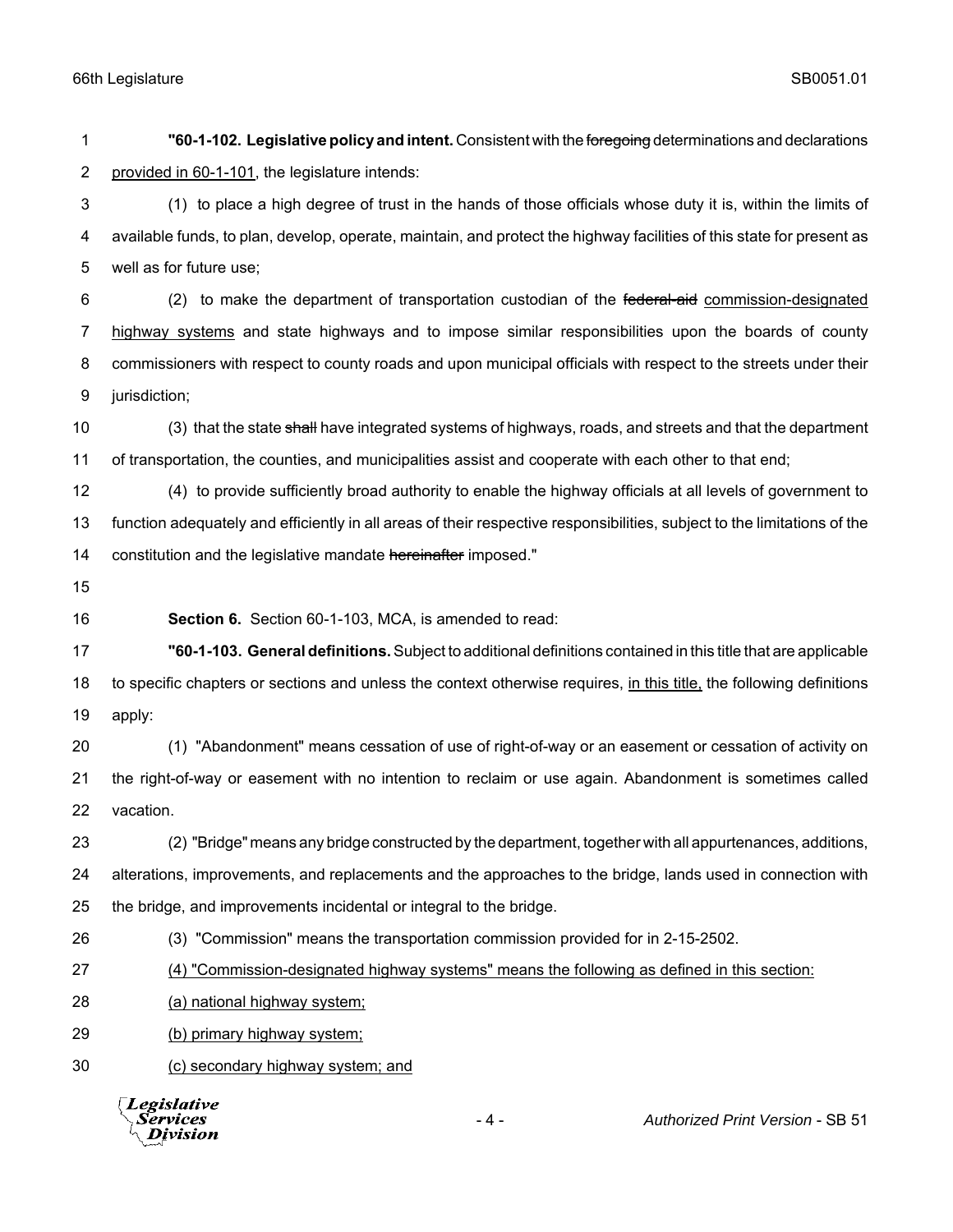1 (d) urban highway system. 2 (4)(5) "Condemnation" means taking by exercise of the right of eminent domain, as provided in Title 70, 3 chapter 30, and chapter 4 of this title. 4 (5)(6) "Construction" means supervising, inspecting, actual building, and all expenses incidental to the 5 construction or reconstruction of a highway, including locating, surveying, mapping, and costs of right-of-way or 6 other interests in land and elimination of hazards at railway grade crossings. 7  $(6)(7)$  "Control of access" means the condition in which the right of owners or occupants of abutting land 8 or other persons to access, light, air, or view in connection with a highway is fully or partially controlled by public 9 authority. 10  $(7)(8)$  "County road" means any public highway opened, established, constructed, maintained, 11 abandoned, or discontinued by a county in accordance with Title 7, chapter 14. 12  $\left(8\right)\left(9\right)$  "Department" means the department of transportation provided for in Title 2, chapter 15, part 25. 13  $\left(9\right)(10)$  "Director" means the director of transportation, a position provided for in 2-15-2501. 14 (10)(11) "Easement" means a right acquired by public authority to use or control property for a designated 15 purpose. 16 (11)(12) "Eminent domain" means the right of the state to take private property for public use. 17 (12) "Federal-aid highway" means a public highway that is a portion of any of the federal-aid highway 18 systems. 19 (13) "Federal-aid highway systems" means all of the systems named as part of the systems and their 20 urban extensions. 21 (13) "Federal-aid highway funds" means those funds available for expenditure by the department 22 pursuant to Title 23, U.S.C., or other federally available funds for highways. 23 (14) "Federal-aid interstate system" means that system of public highways selected by the commission 24 in cooperation with adjoining states, subject to the approval of the secretary of commerce, as provided in Title 25 23, U.S.C. 26 (15) "Federal-aid primary system" means that system of connected public highways designated by the 27 commission, subject to the approval of the secretary of commerce, as provided in Title 23, U.S.C. 28 – (16) "Federal-aid secondary system" means that system of public highways not in the federal-aid primary 29 or interstate systems selected by the commission in cooperation with the boards of county commissioners, 30 subject to the approval of the secretary of commerce, as provided in Title 23, U.S.C. Legislative

*Services* Division

- 5 - *Authorized Print Version* - SB 51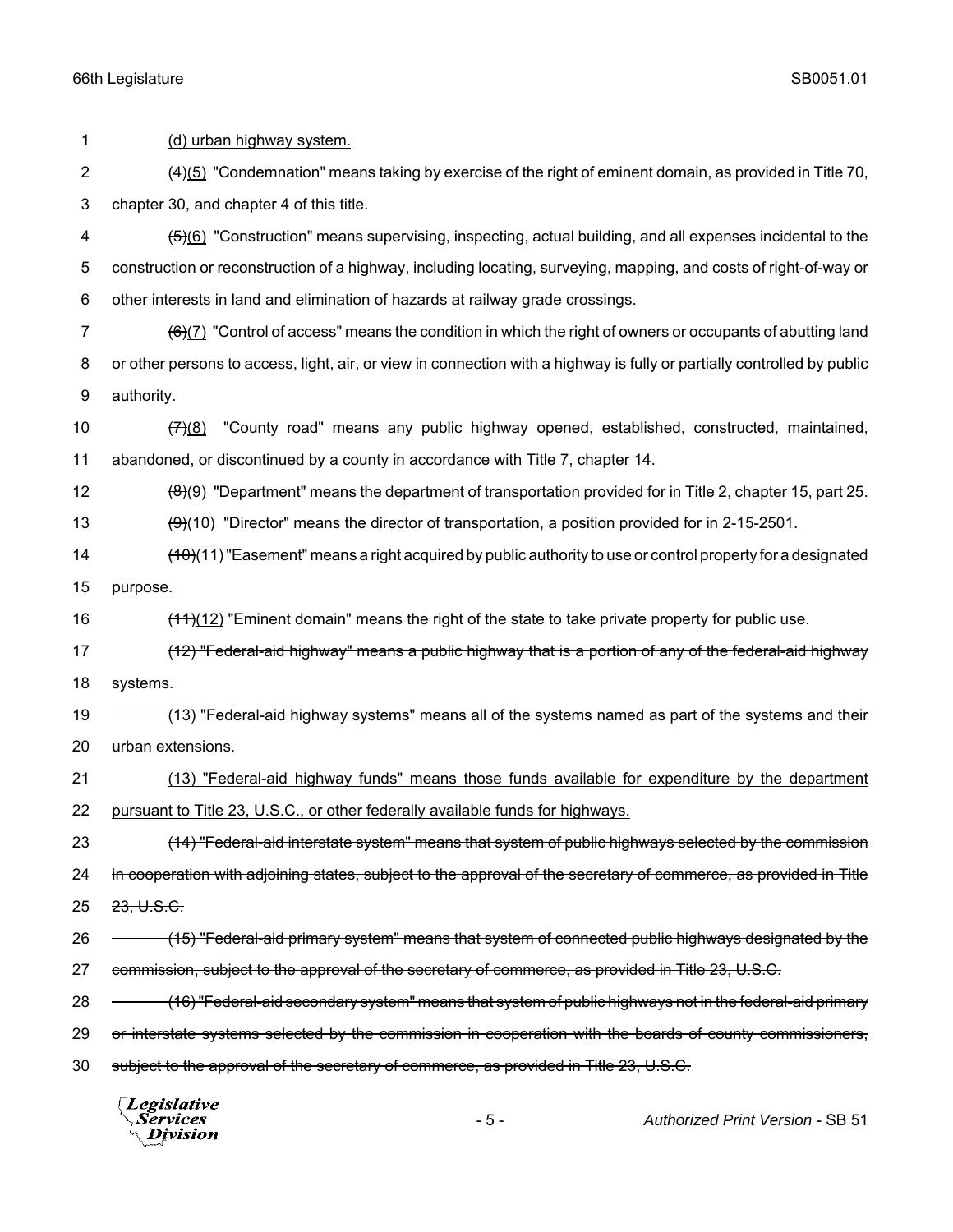- 1 (17)(14) "Fee simple" means an absolute estate or ownership in property, including unlimited power of 2 alienation.
- 

3 (15) "Financial district" means a transportation commission district established in 2-15-2502.

- 4 (18)(16) "Highway" includes rights-of-way or other interests in land, embankments, retaining walls, 5 culverts, sluices, drainage structures, bridges, railroad-highway crossings, tunnels, signs, guardrails, and 6 protective structures.
- 7 (19)(17) "Highway", "road", and "street", whether the terms appear together or separately or are preceded 8 by the adjective "public", are general terms denoting a public way for purposes of vehicular travel and include the 9 entire area within the right-of-way.
- 10 (20)(18) "Highway authority" means the entity at any level of government authorized by law to construct 11 and maintain highways.
- 12 (19) "Interstate highway" means a highway that is part of the Dwight D. Eisenhower system of interstate 13 and defense highways described in Title 23, U.S.C., and is a subcomponent of the national highway system.
- 14 (21)(20) "Maintenance" means the preservation of the entire highway, including surface, shoulders,
- 15 roadsides, structures, and traffic control devices that are necessary for the safe and efficient use of the highway.
- 16 (21) "National highway system" means that system of public highways designated by the commission
- 17 and approved by the secretary of transportation, as provided in Title 23, U.S.C., including interstate highways.
- 18 (22) "Primary highway system" means those highways that have been functionally classified, in
- 19 accordance with federal requirements, as either principal or minor arterials and designated by the commission
- 20 as being on the primary highway system.
- 21 (22)(23) "Public highways" means all streets, roads, highways, bridges, and related structures:
- 22 (a) built and maintained with appropriated funds of the United States or the state or any political 23 subdivision of the state;
- 24 (b) dedicated to public use;
- 

- 25 (c) acquired by eminent domain, as provided in Title 70, chapter 30, and chapter 4 of this title; or
- 26 (d) acquired by adverse use by the public, with jurisdiction having been assumed by the state or any 27 political subdivision of the state.
- 28 (23)(24) "Right-of-way" is a general term denoting land, property, or any interest in land or property, 29 usually in a strip, acquired for or devoted to highway purposes.
- 

30  $\left(24\right)(25)$  "Scenic-historic byway" means a public road or segment of a public road that has been

Legislative *Services* Division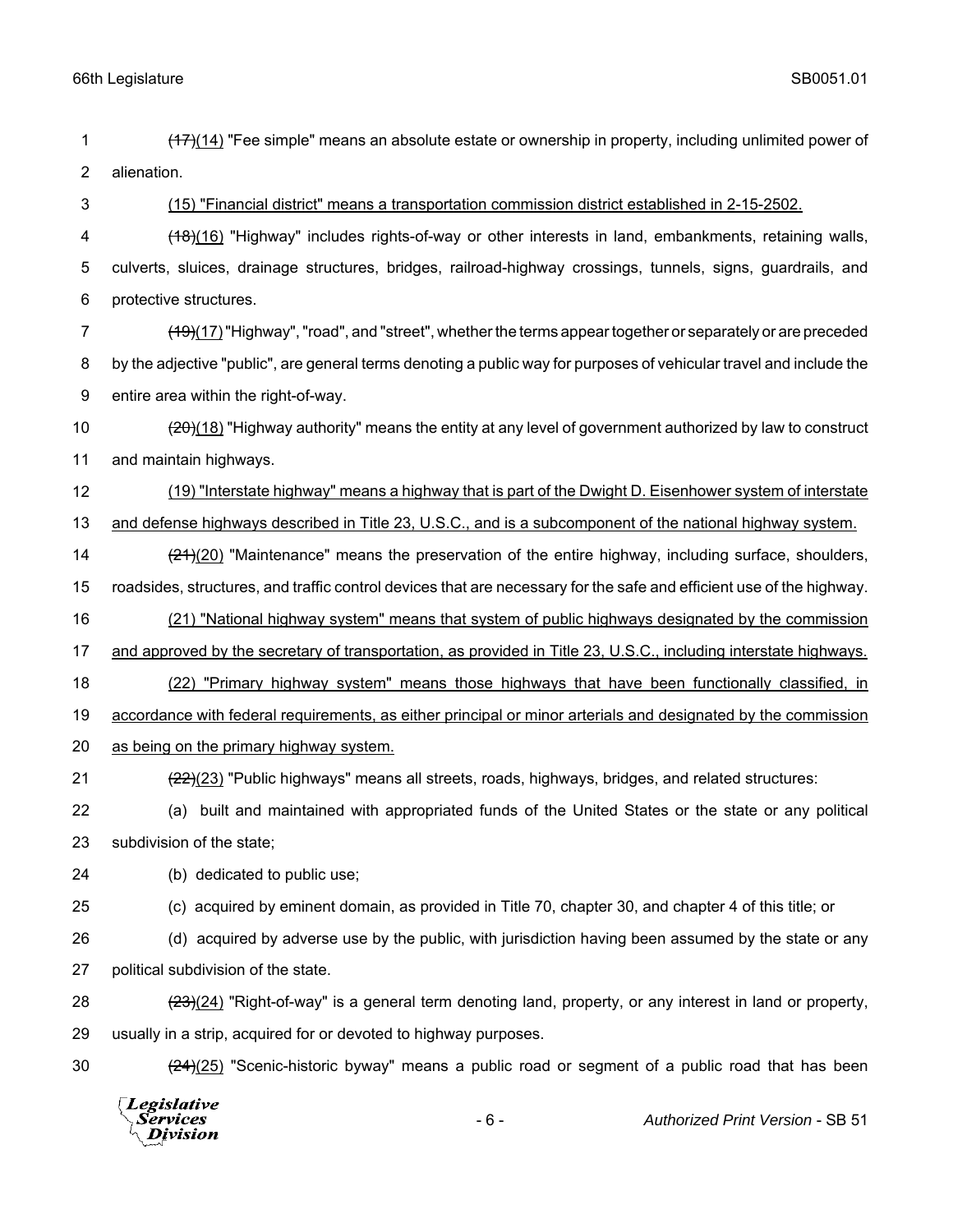designated as a scenic-historic byway by the commission, as provided in 60-2-601. (26) "Secondary highway system" means those highways that are outside department-designated urban boundaries and that have been functionally classified, in accordance with federal requirements, as either minor 4 arterials or major collectors and designated by the commission, in cooperation with the boards of county commissioners, as being on the secondary highway system. 6 (25)(27) "State highway highways" means any public highway planned, laid out, altered, constructed, 7 reconstructed, improved, repaired, maintained, or abandoned by the department. the highways throughout the 8 state that are not located on a commission-designated highway system but that are on the state maintenance system. (28) "Urban highway system" means the highways and streets that are in and near incorporated cities with populations of over 5,000 and within urban boundaries established by the department and that are functionally classified, in accordance with federal requirements, as either arterials or major collectors and designated by the commission, in cooperation with local government authorities, as being on the urban highway 14 system." **Section 7.** Section 60-1-201, MCA, is amended to read: **"60-1-201. Classification -- highways and roads.** (1) Public highways of this state are classified as follows: 19 (a) federal-aid highways commission-designated highway systems; (b) state highways; (c) county roads; (d) city streets. (2) All highways that are not designated, selected, or established by the commission or constructed or maintained by the department may be designated as county roads or city streets upon the acceptance of the county or city. (3) County roads are those that are opened, established, constructed, maintained, changed, abandoned, or discontinued by a county in accordance with Title 7, chapter 14, or that have been the subject of a request under 7-14-2622 and for which a legal route has been recognized by a district court as provided in 7-14-2622. (4) City streets are those public highways under the jurisdiction of municipal officials." 

**Legislative** Division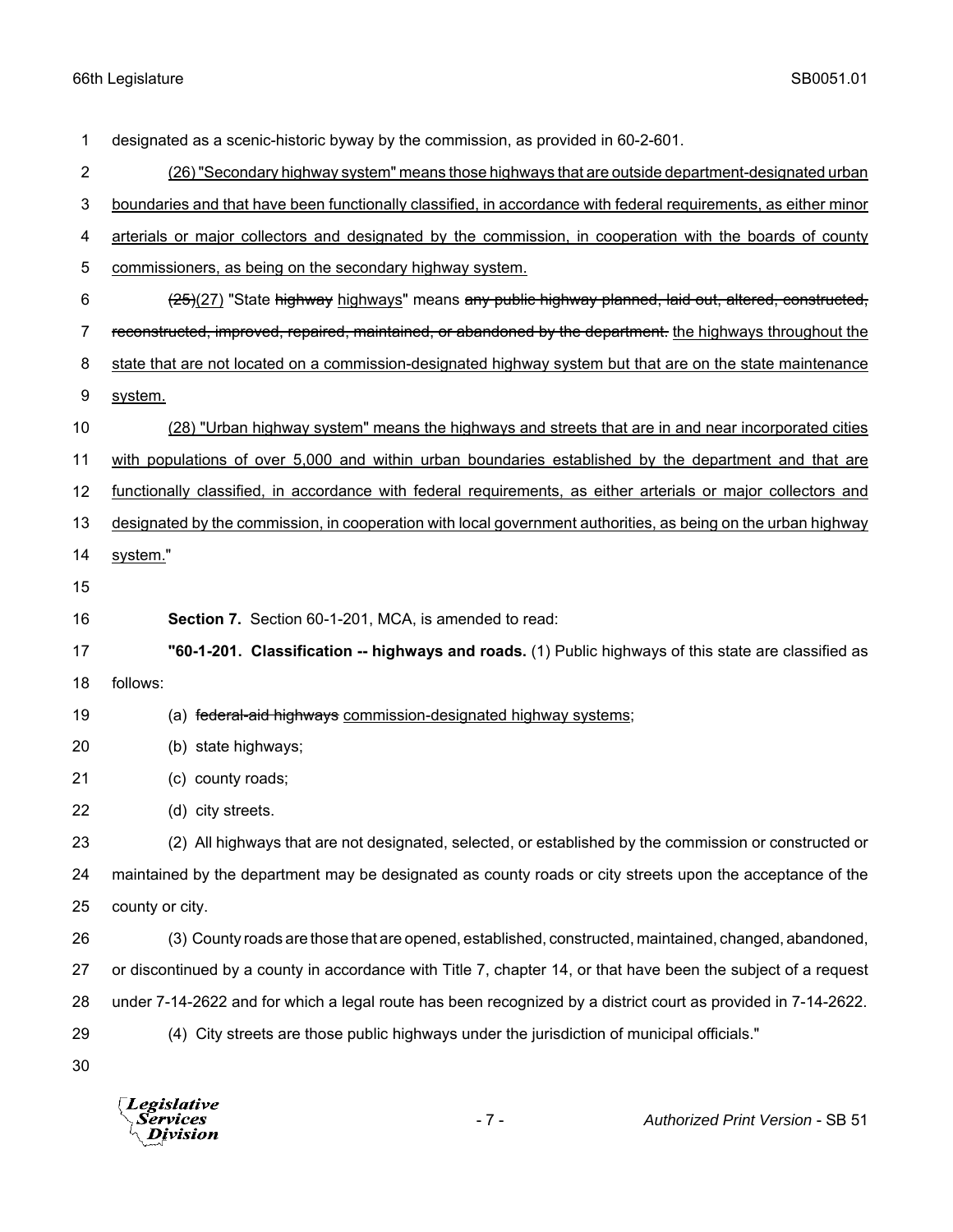**Section 8.** Section 60-2-107, MCA, is amended to read:

 **"60-2-107. Abandonment of highways -- exchange of roadways -- public notice required.** (1) 3 Except as provided in 60-4-213 through 60-4-218, the commission may abandon highways on the federal-aid commission-designated highway systems and state highways.

 (2) Except as provided in 60-4-213 through 60-4-218, before abandoning or discontinuing maintenance on a highway, the commission shall hold a public hearing in the county or counties affected by the abandonment. The commission may elect to offer to transfer the liability for and the maintenance of a highway to another agency or agencies that may in turn elect to take responsibility for the highway. The commission shall notify the board of county commissioners in writing of its intent to abandon a highway and hold a public hearing. The commission shall publish for 3 consecutive weeks in local newspapers within the county the notice of abandonment and public hearing.

 (3) Except as provided in 60-4-213 through 60-4-218, the commission may enter into an agreement with a unit of local government, on mutually beneficial terms, to exchange property interests or responsibilities, 14 including maintenance, on any portion of a federal-aid commission-designated highway system or state highway and on any portion of a county road or city street.

 (4) The commission may not abandon a highway, road, or right-of-way used to provide existing legal access to public land or waters, including access for public recreational use as defined in 23-2-301 and as permitted in 23-2-302, unless another highway, road, or right-of-way provides substantially the same access.

 (5) The commission may not abandon a highway, road, or right-of-way used to access private land if the access benefits two or more landowners unless all the landowners agree to the abandonment."

- 
- 

**Section 9.** Section 60-2-111, MCA, is amended to read:

 **"60-2-111. (Temporary) Letting of contracts on state highways and federal-aid highways commission-designated highway systems.** (1) Except as provided in subsection (2), all contracts for the 25 construction or reconstruction of the highways and streets located on commission-designated highway systems 26 and state highways as defined in 60-2-125, including portions in cities and towns, and all contracts entered into under 7-14-4108 must be let by the commission. Except as otherwise specifically provided, the commission may enter the types of contracts and upon terms that it may decide. All contracts must meet the requirements of Title 18, chapter 2, part 4. When there is no prevailing rate of wages set by collective bargaining, the commission shall determine the prevailing rate to be stated in the contract.

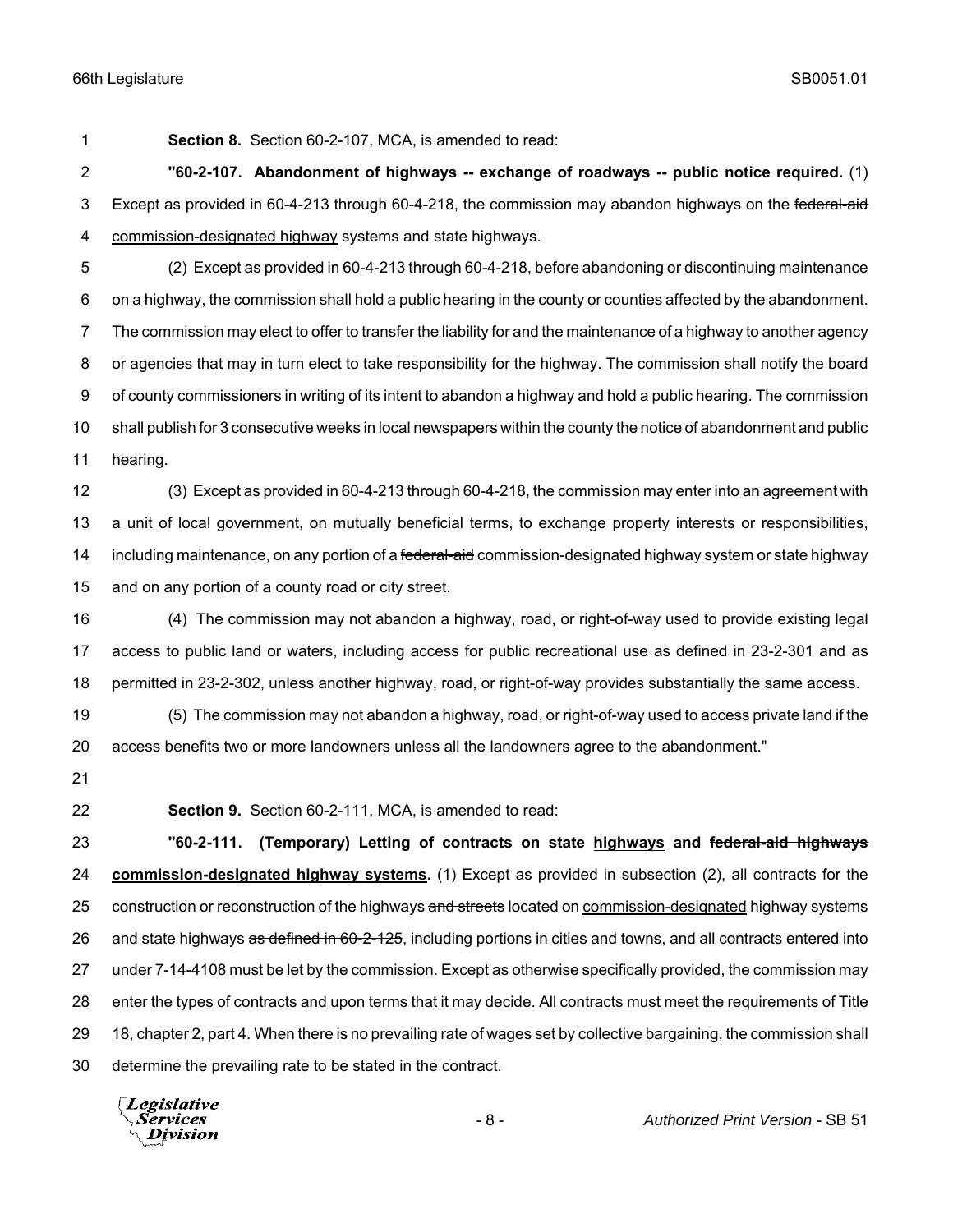(2) The commission may delegate the authority, with all applicable statutory restrictions, to award any contract covered by this section to the department or to a unit of local government.

- (3) The commission may award contracts for projects that the department has determined are part of the design-build contracting program authorized in 60-2-137.
- (4) Subject to 60-2-119, the commission may award alternative project delivery contracts in accordance with Title 18, chapter 2, part 5, for projects that the department has determined are appropriate for those contracts. (Terminates December 31, 2024--sec. 6, Ch. 54, L. 2017.)

 **60-2-111. (Effective January 1, 2025) Letting of contracts on state highways and federal-aid highways commission-designated highway systems.** (1) Except as provided in subsection (2), all contracts 10 for the construction or reconstruction of the highways and streets located on commission-designated highway 11 systems and state highways as defined in 60-2-125, including portions in cities and towns, and all contracts entered into under 7-14-4108 must be let by the commission. Except as otherwise specifically provided, the commission may enter the types of contracts and upon terms that it may decide. All contracts must meet the requirements of Title 18, chapter 2, part 4. When there is no prevailing rate of wages set by collective bargaining, the commission shall determine the prevailing rate to be stated in the contract.

 (2) The commission may delegate the authority, with all applicable statutory restrictions, to award any contract covered by this section to the department or to a unit of local government.

 (3) The commission may award contracts for projects that the department has determined are part of the design-build contracting program authorized in 60-2-137."

- 
- 

**Section 10.** Section 60-2-126, MCA, is amended to read:

 **"60-2-126. Designation of public highways -- allocation apportionment of funds.** (1) For the 23 purpose of allocating apportioning state and federal-aid highway funds, the commission shall designate the public highways and streets to be placed on the following systems:

- (a) the national highway system;
- (b) the primary highway system;
- (c) the secondary highway system; or
- (d) the urban highway system.

 (2) The commission shall consult with the board of county commissioners of the county in which a highway is located prior to designating a public highway to be placed on the secondary highway system.

Legislative - 9 - *Authorized Print Version* - SB 51*Services* **Division**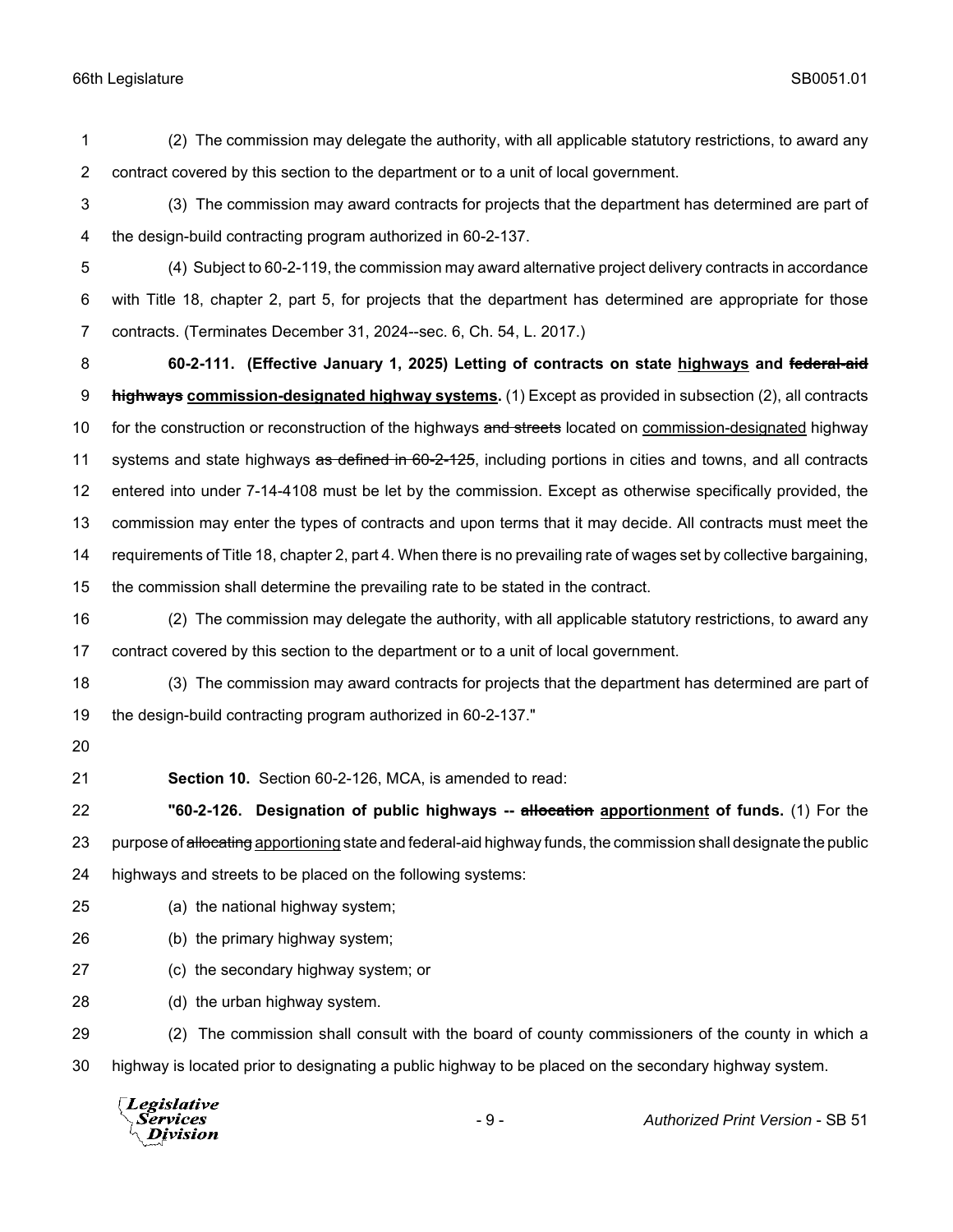(3) The commission shall consult with the appropriate local government authorities prior to designating a highway or street to be placed on the urban highway system.

 (4) The commission may designate public highways not placed on the systems listed in subsection (1) as state highways."

**Section 11.** Section 60-2-129, MCA, is amended to read:

 **"60-2-129. Allocation of funds.** (1) The commission may allocate federal-aid highway funds for projects or programs in which all or a portion of the work is on highways that are not located on the highway systems 9 defined in 60-2-125 60-1-103. The allocations must be made without regard to the financial district in which the project or program is located.

 (2) Within the programs under its jurisdiction, the commission shall allocate all federal transit administration funds, freight assistance funds, or any funds or grants available by legislative appropriation for the study, design, construction, repair, or improvement of rail or transit intermodal transportation systems.

 (3) The commission may authorize the transfer of federal funds between qualified programs, including highway and transit programs.

 (4) The commission may delegate the functions and responsibilities under this section to the department."

**Section 12.** Section 60-2-141, MCA, is amended to read:

 **"60-2-141. Use of Montana-made wooden materials in highway and road projects.** Unless prohibited by federal law, all contracts let by the commission for the construction or reconstruction of the highways 22 and streets located on commission-designated highway systems and state highways as defined in 60-2-125, including portions in cities and towns and all contracts entered into under 7-14-4108, must use Montana-made wooden guardrail posts, fenceposts, signposts, and decking when appropriate and when the cost of wooden materials is less than or equal to the cost of other materials."

**Section 13.** Section 60-2-201, MCA, is amended to read:

 **"60-2-201. General powers of department.** (1) The department may plan, lay out, alter, construct, 29 reconstruct, improve, repair, and maintain highways on the federal-aid commission-designated highway systems and state highways according to priorities established by and on projects selected and designated by the

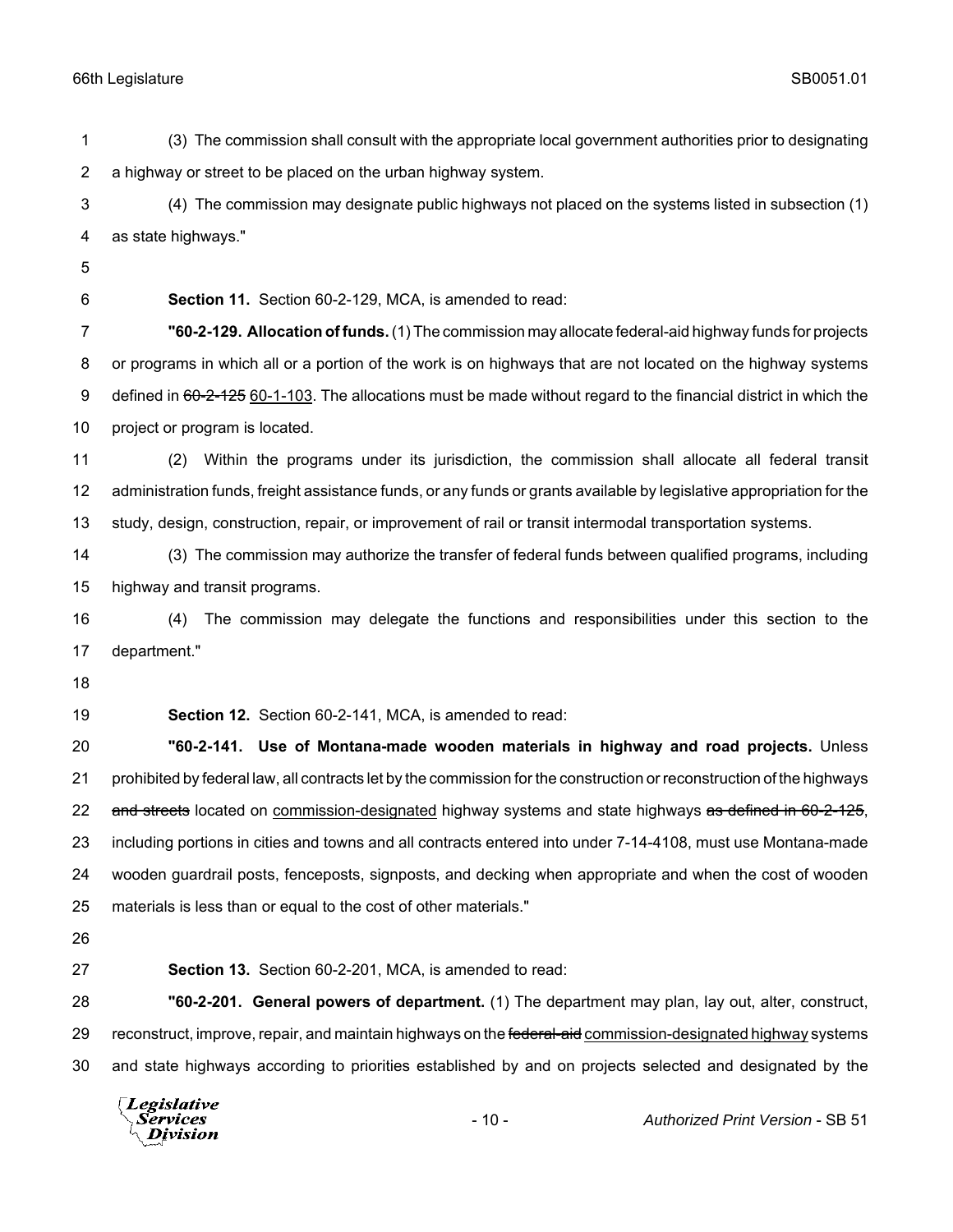| 1              | commission.                                                                                                         |
|----------------|---------------------------------------------------------------------------------------------------------------------|
| $\overline{c}$ | (2) The department may cooperate and contract with counties and municipalities to provide assistance                |
| 3              | in performing these functions on other highways and streets.                                                        |
| 4              | (3) The department may review and approve projects for the installation of public works on state highway            |
| 5              | rights-of-way and authorize a county or municipality to let contracts related to such improvements.                 |
| 6              | (4) The department shall adopt necessary rules for the construction, repair, maintenance, and marking               |
| 7              | of state highways and bridges."                                                                                     |
| 8              |                                                                                                                     |
| 9              | Section 14. Section 60-2-208, MCA, is amended to read:                                                              |
| 10             | "60-2-208. Seeding along highways. (1) After a federal-aid segment of a commission-designated                       |
| 11             | highway system or state highway is constructed, the department shall seed barrow pits, slopes, and shoulders        |
| 12             | to an adaptable perennial grass or combination of perennial grasses and legumes whenever establishment of           |
| 13             | perennial grass covers seem suitable. The seed must be certified.                                                   |
| 14             | (2) The department shall seek joint recommendations and specifications as to time and method of                     |
| 15             | seeding, fertilizing practices, and grass species from the Montana extension service, the experiment station, and   |
| 16             | the natural resources conservation service.                                                                         |
| 17             | (3) After a right-of-way in open range has been fenced pursuant to 60-7-103, the department may seed                |
| 18             | the land within the fence with a grass that may be cropped for hay and may lease the land or sell the right to take |
| 19             | the hay to qualified persons."                                                                                      |
| 20             |                                                                                                                     |
| 21             | Section 15. Section 60-2-217, MCA, is amended to read:                                                              |
| 22             | "60-2-217. Signs identifying mountain ranges -- scenic loop highways -- costs -- responsibility                     |
| 23             | of department. (1) Subject to the provisions of federal law, the department shall design and erect at relevant      |
| 24             | locations signs, clearly visible to traffic, identifying:                                                           |
| 25             | (a) each prominent mountain range that is visible to an occupant of a vehicle traveling on a primary or             |
| 26             | interstate highway in Montana that is part of the national highway system or primary highway system; and            |
| 27             | (b) the junctions with primary or interstate highways that are part of the national highway system or               |
| 28             | primary highway system in Montana of scenic highways designated under authority of the commission or the            |
| 29             | department. The signs must mark where the scenic loop leaves and returns to the national highway system or          |
| 30             | primary or interstate highway system.                                                                               |
|                | $\sqrt{L}$ <i>Legislative</i>                                                                                       |

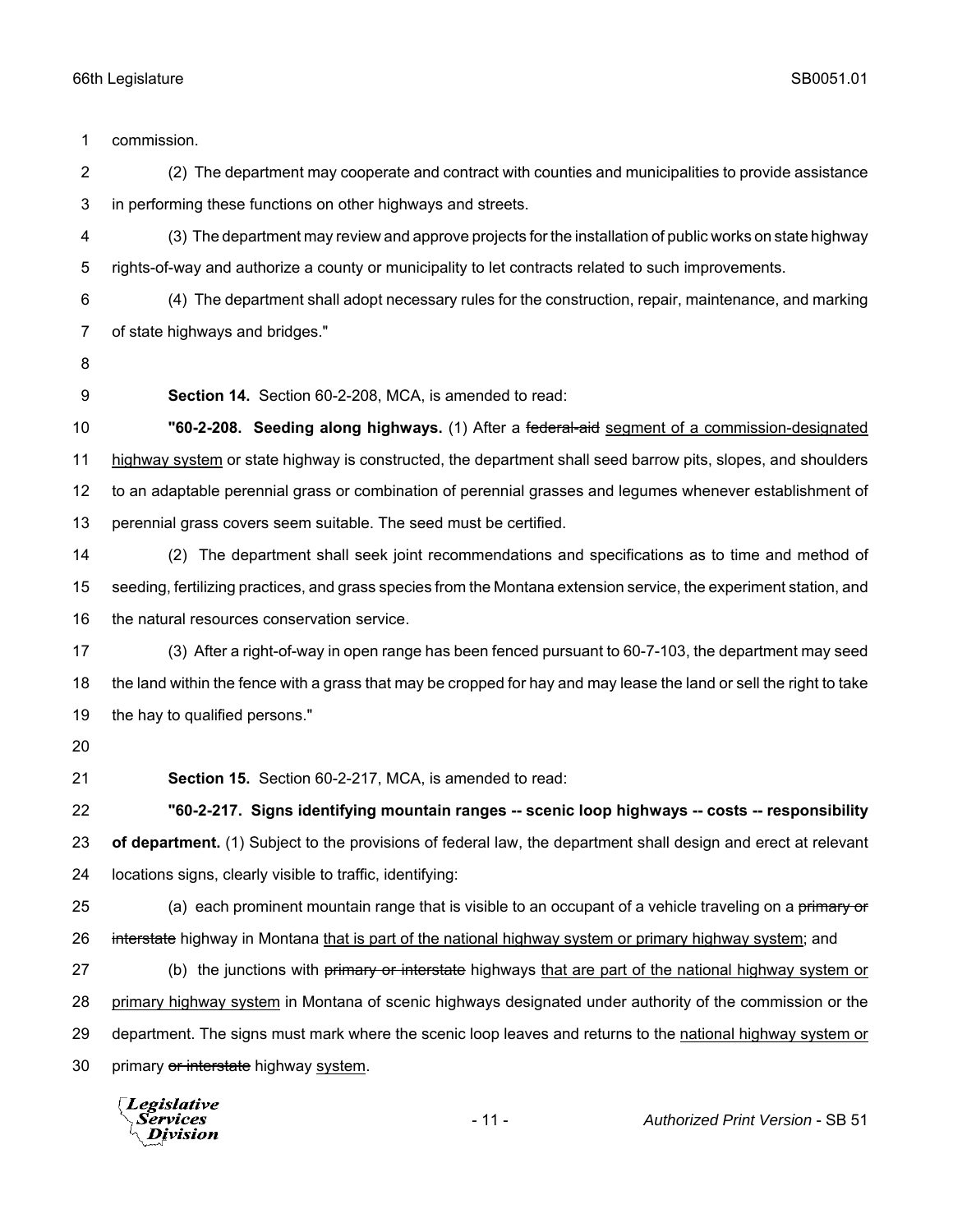| 1              | (2) (a) The department may not pay the cost of the manufacture and erection of the signs provided for                       |
|----------------|-----------------------------------------------------------------------------------------------------------------------------|
| $\overline{c}$ | in subsection (1)(b) out of funds appropriated to the department.                                                           |
| 3              | Scenic loop highway signs are intended to provide tourist information, and the department's<br>(b)                          |
| 4              | responsibility for the construction, maintenance, or traffic operation of the highway so signed is not affected by          |
| 5              | the signs.                                                                                                                  |
| 6              | (c) Erection of scenic loop highway signs does not create a scenic highway."                                                |
| 7              |                                                                                                                             |
| 8              | Section 16. Section 60-2-218, MCA, is amended to read:                                                                      |
| 9              | "60-2-218. Welcome and farewell signs -- design, erection, maintenance -- completion date --                                |
| 10             | exceptions. $(1)$ The department shall:                                                                                     |
| 11             | $\frac{a}{a}(1)$ design, erect, and maintain welcome and farewell signs within Montana at the nearest practical             |
| 12             | location to the border of the state where each <del>federal-aid interstate</del> national highway system or primary highway |
| 13             | system, except interstate 90 at the Montana-Idaho border in Mineral County, and each federal-aid primary                    |
| 14             | highway enters or leaves Montana; and                                                                                       |
| 15             | $\frac{b}{c}$ select locations for the signs consistent with the requirements for public safety and maximum                 |
| 16             | visibility and with all applicable provisions of federal law; and.                                                          |
| 17             | (c) subject to the exception in this subsection (1), complete the construction and erection of welcome                      |
| 18             | and farewell signs:                                                                                                         |
| 19             | (i) on the four interstate highways and on highway 212 in Carter County before July 1, 1991; and                            |
| 20             | (ii) on the remainder of the primary highways at the earliest possible date.                                                |
| 21             | (2) However, nothing in this section prevents the department from constructing and erecting signs on                        |
| 22             | the remaining primary highways before July 1, 1991."                                                                        |
| 23             |                                                                                                                             |
| 24             | Section 17. Section 60-3-205, MCA, is amended to read:                                                                      |
| 25             | "60-3-205. Apportionment of state funds to primary highway system. (1) Prior to the beginning of                            |
| 26             | each biennium Each year, the commission, referring to highway sufficiency ratings based on recommendations                  |
| 27             | developed by the department, shall <del>designate a level of sufficiency considered adequate and a lesser level of</del>    |
| 28             | sufficiency considered critical, both to be used to compute the apportionment apportion an amount of federal-aid            |
| 29             | highway funds for the primary highway system during the succeeding biennium.                                                |
| 30             | (2) The department shall then compute the ratio: develop the allocation recommendations through an                          |
|                |                                                                                                                             |

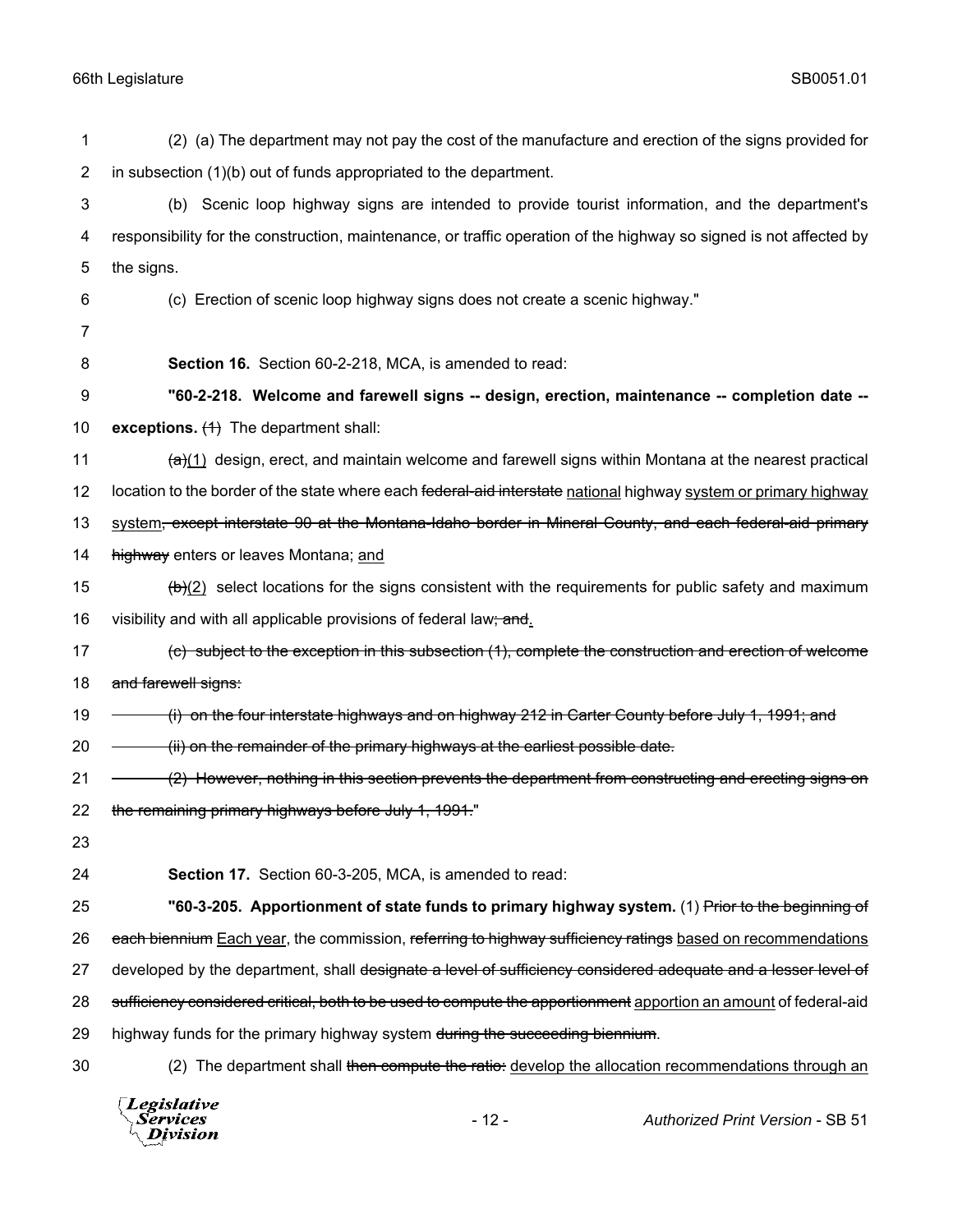1 asset management-based approach including an analysis of future performance and condition of the primary

2 highway system as a function of anticipated funding levels and improvement strategies.

- 3 (a) between the mileage rated below adequate sufficiency in each financial district and the total mileage 4 rated below adequate sufficiency of the primary highway system in the state; and
- 5 (b) between the mileage rated at or below critical sufficiency in each financial district and the total 6 mileage rated at or below critical sufficiency of the primary highway system in the state.
- 7 (3) The department, subject to the limitation provided in subsection (4), shall then distribute three-fourths 8 of the available federal-aid highway funds for the primary highway system among the financial districts according 9 to the ratios computed in subsection  $(2)(a)$  and one-fourth of the available federal-aid highway funds for the 10 primary highway system among the financial districts according to the ratios computed in subsection (2)(b).
- 11 (4)(3) A financial district may not receive more than one-third of the total funds available apportioned for 12 the primary highway system in any biennium. If a financial district would receive more than one-third of the total 13 funds available apportioned under the formula analysis in subsection  $(3)(2)$ , its apportionment allocation is limited 14 to the one-third maximum and any excess funds that it would have received must be redistributed reallocated 15 among the other districts according to the formula analysis.
- 16  $(5)(4)$   $(a)$  To the extent necessary to permit the orderly programming and construction of projects, the 17 commission may transfer and obligate apportioned allocated primary highway system funds for any project 18 located on the federal-aid interstate highway or other national highway systems system routes within a financial 19 district. <del>The commission may transfer and obligate any amount of apportioned primary system funds to any other</del> 20 financial district if the financial district receiving primary system funds transfers an equal amount of federal-aid 21 interstate or national highway system funds to the financial district from which the transfer originated. This 22 transferred amount is in addition to the federal-aid interstate and national highway system funds that would have 23 been obligated on these systems within the federal fiscal year of transfer.
- 24 (b) The intent of the provisions allowing transfers between financial districts is that a district may not 25 receive less funding than the amount distributed by the formula of this subsection (5) and that a district may not 26 transfer more than is received by virtue of this formula for a given federal fiscal year."
- 27
- 

28 **Section 18.** Section 60-3-207, MCA, is amended to read:

29 **"60-3-207. Secondary highway information.** On or before November 30 of each year, the department 30 shall inform each board of county commissioners of:

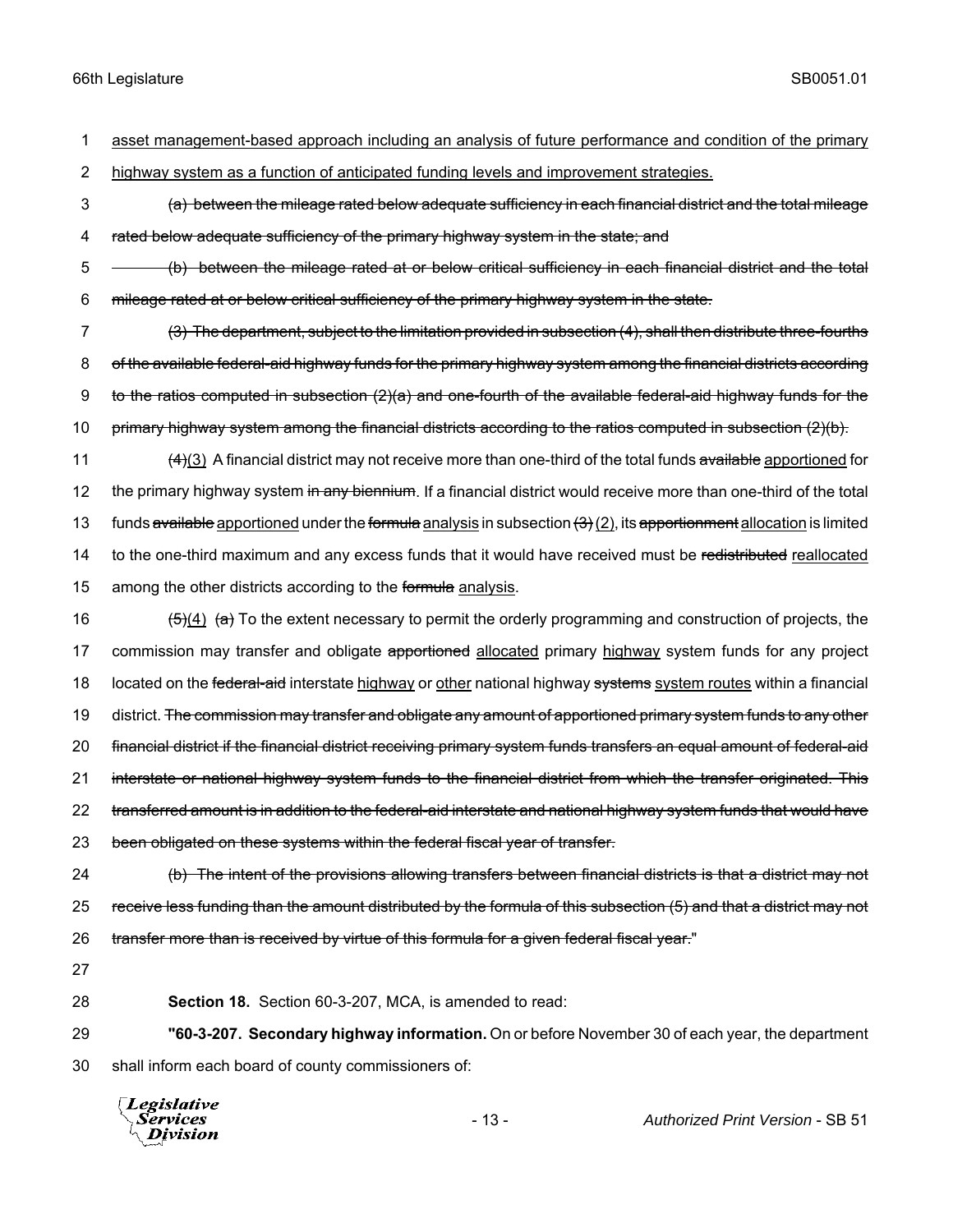| 1  | (1) the total amount of secondary highway funds and the amount apportioned to each county financial                         |  |  |
|----|-----------------------------------------------------------------------------------------------------------------------------|--|--|
| 2  | district;                                                                                                                   |  |  |
| 3  | (2) the location of proposed secondary highway projects, when the information is available;                                 |  |  |
| 4  | any other matters regarding secondary highway construction which the department considers<br>(3)                            |  |  |
| 5  | advisable and of interest to the counties."                                                                                 |  |  |
| 6  |                                                                                                                             |  |  |
| 7  | Section 19. Section 60-3-219, MCA, is amended to read:                                                                      |  |  |
| 8  | "60-3-219. Allocation of primary highway system funds--apportionment. The federal-aid highway                               |  |  |
| 9  | funds allocated apportioned to the primary highway system for construction purposes must be apportioned                     |  |  |
| 10 | allocated among the five financial districts <del>, corresponding to and congruent with the transportation commission</del> |  |  |
| 11 | districts established in 2-15-2502."                                                                                        |  |  |
| 12 |                                                                                                                             |  |  |
| 13 | Section 20. Section 60-4-110, MCA, is amended to read:                                                                      |  |  |
| 14 | "60-4-110.<br>Highway crossing railroad, canal, or ditch. (1) Whenever any federal-aid                                      |  |  |
| 15 | commission-designated highway system or state highway is laid out on public lands across any railroad, canal,               |  |  |
| 16 | or ditch, the owners or users thereof must, at their expense, so prepare the railroad, canal, or ditch so that the          |  |  |
| 17 | highway may cross it without damage or delay.                                                                               |  |  |
| 18 | (2) When the right to cross is obtained through the judgment of any court, no damages shall may be                          |  |  |
| 19 | awarded."                                                                                                                   |  |  |
| 20 |                                                                                                                             |  |  |
| 21 | Section 21. Section 60-4-208, MCA, is amended to read:                                                                      |  |  |
| 22 | "60-4-208. Abandonment or vacation of federal-aid commission-designated highway system or                                   |  |  |
| 23 | state highways. Every federal-aid commission-designated highway system or state highway once established                    |  |  |
| 24 | must continue until abandoned or vacated by operation of law or by judgment of a court of competent jurisdiction            |  |  |
| 25 | or by a proper order of the commission."                                                                                    |  |  |
| 26 |                                                                                                                             |  |  |
| 27 | Section 22. Section 60-4-401, MCA, is amended to read:                                                                      |  |  |
| 28 | "60-4-401. Occupancy and relocation -- definitions. For the purposes of this part, unless otherwise                         |  |  |
| 29 | indicated, terms are defined as follows the following definitions apply:                                                    |  |  |
| 30 | (1) (a) "Cost of relocation" means the amount paid by the utility for material, labor, and equipment                        |  |  |
|    | Legislative<br>$-14-$<br>Authorized Print Version - SB 51<br>Services<br>Division                                           |  |  |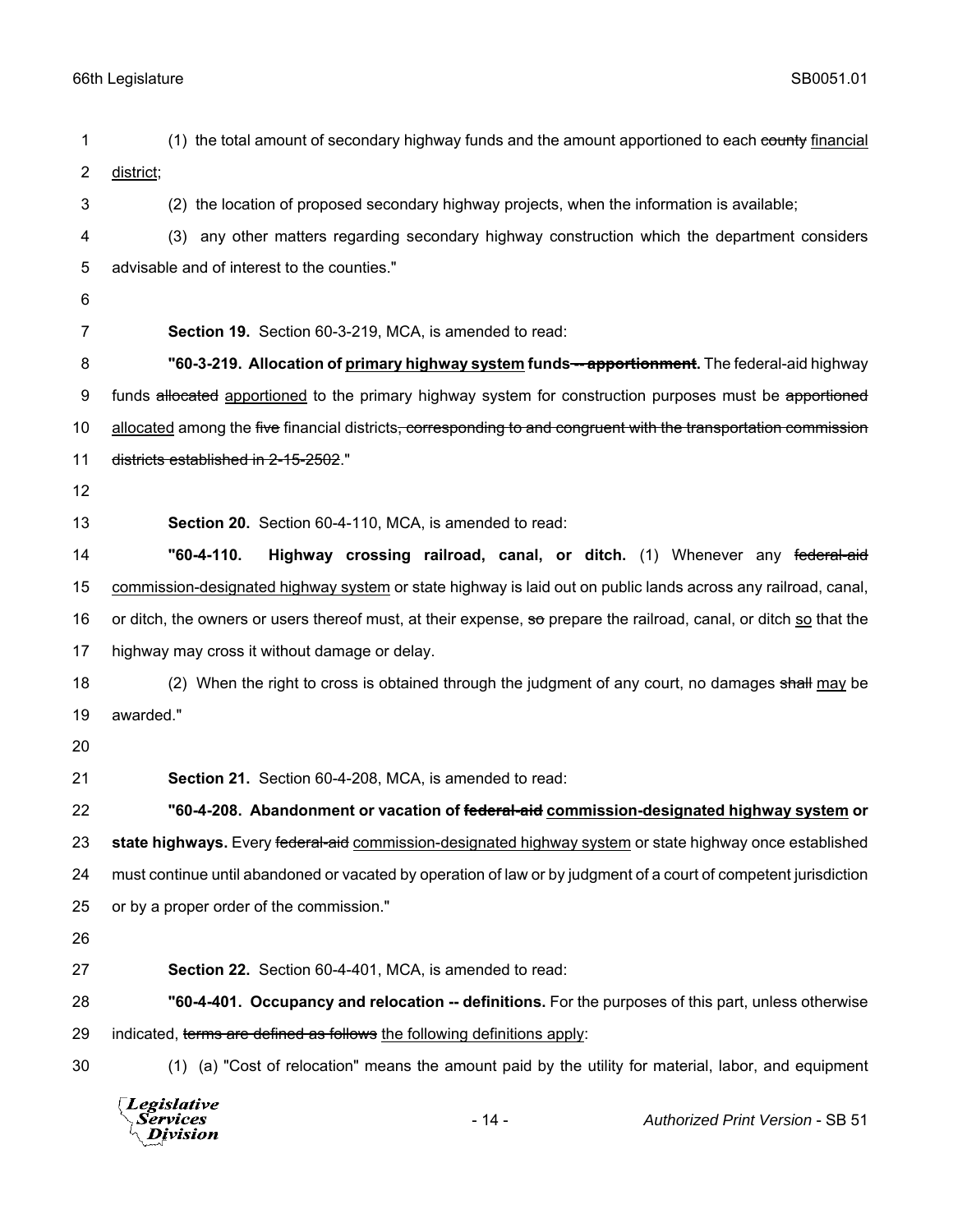properly attributable to the relocation after deducting any increase in the value of the new facility and any salvage value derived from the old facility.

 (b) "Cost of relocation" does not mean engineering costs for designing, locating, staking, inspecting, or any other incidental costs of engineering.

 (2) "Facility" means a utility's tracks, pipes, mains, conduits, cables, wires, towers, poles, and other 6 equipment and appliances impacted by a project on a federal-aid system commission-designated highway system or state highway.

- 8 (3) "Federal-aid systems" includes the following, as defined in 60-2-125:
- $9 \quad \quad$  (a) national highway system;

10 - (b) primary highway system;

11  $\leftarrow$  (c) secondary highway system; and

 $12 \left( d \right)$  urban highway system.

- 13 (4) "State highway" means that term as defined in 60-2-125.
- 14 (5)(3) "Utility" includes publicly, privately, and cooperatively owned utilities, including water and sewer facilities."
- 

**Section 23.** Section 60-4-403, MCA, is amended to read:

 **"60-4-403. Relocation -- costs.** (1) Except as provided in subsections (2) and (3), 75% of all costs of 19 relocation, dismantling, and removal must be paid by the department as a cost of federal-aid commission-designated highway systems construction.

 (2) The department shall pay for the entire cost of relocating a publicly owned water or sewer facility with 500 or fewer service connectors under the following conditions:

 (a) the facility has had 500 or fewer subscribers during the entire year before the letting of the project contract; and

25 (b) the relocation is the result of state highway or federal-aid commission-designated highway system construction.

- (3) The department shall pay for 85% of all costs of relocating a publicly owned water or sewer facility with more than 500 but fewer than 1,000 service connectors, subject to the following conditions:
- (a) the facility had more than 500 but fewer than 1,000 subscribers during the entire year before the letting of the project contract; and

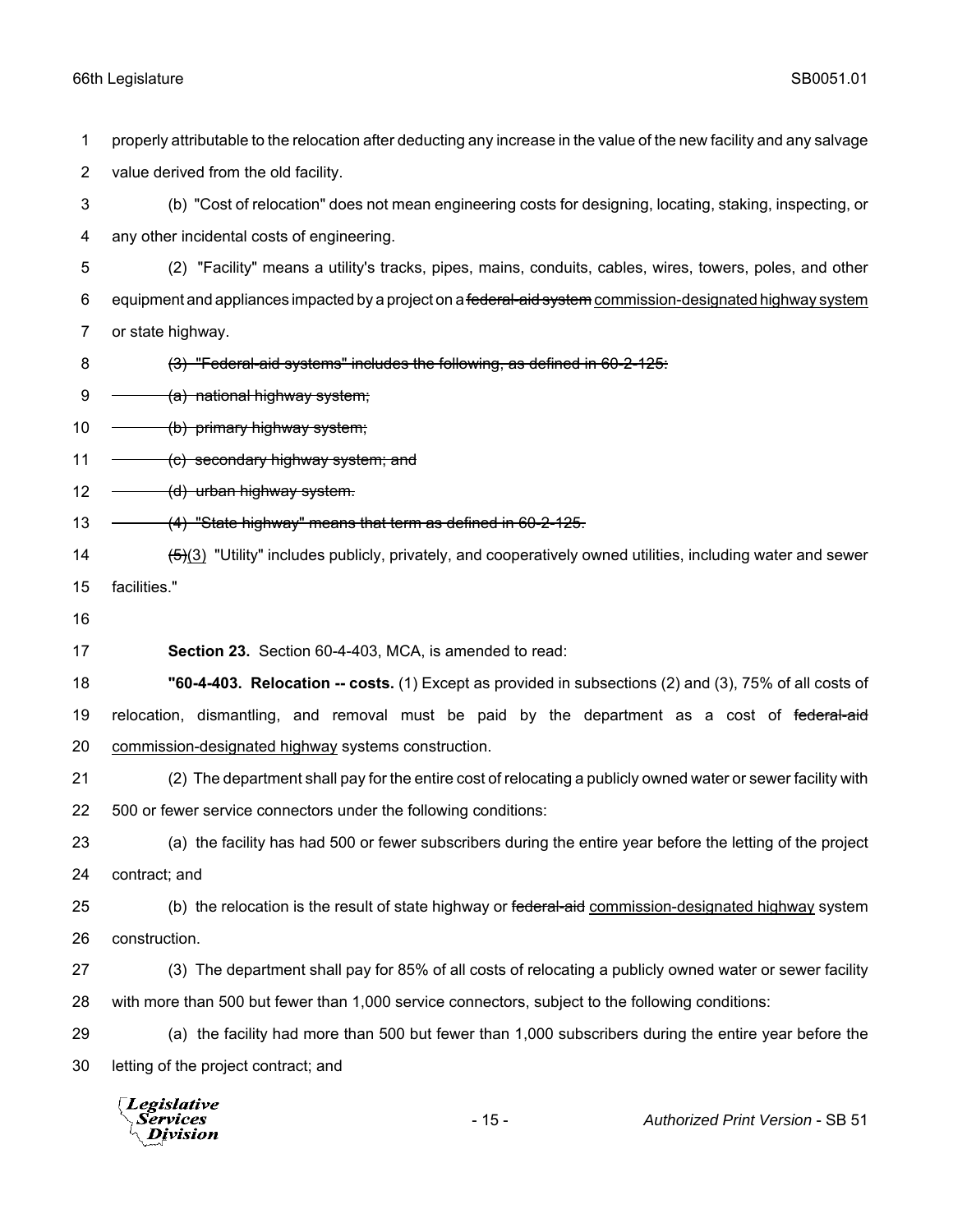| 1  | (b) the relocation is the result of state highway or federal-aid commission-designated highway system                 |  |
|----|-----------------------------------------------------------------------------------------------------------------------|--|
| 2  | construction."                                                                                                        |  |
| 3  |                                                                                                                       |  |
| 4  | Section 24. Section 60-5-101, MCA, is amended to read:                                                                |  |
| 5  | "60-5-101. Policy. The legislature declares it to be the policy of this state to facilitate the flow of traffic       |  |
| 6  | and promote public safety by controlling access to:                                                                   |  |
| 7  | highways included by the federal highway administration in the national system of interstate<br>(1)                   |  |
| 8  | highways;                                                                                                             |  |
| 9  | (2) throughways and intersections with throughways;                                                                   |  |
| 10 | (3) such other federal-aid commission-designated highway systems and state highways as shall be                       |  |
| 11 | designated by the commission in accordance with the requirements set forth in this chapter."                          |  |
| 12 |                                                                                                                       |  |
| 13 | Section 25. Section 60-5-102, MCA, is amended to read:                                                                |  |
| 14 | "60-5-102. Definitions. When used in this chapter, the following definitions apply:                                   |  |
| 15 | (1) "Arterial highway" means a state highway designated by agreement between the commission and                       |  |
| 16 | the secretary of transportation as part of the federal-aid noninterstate component of the national highway system,    |  |
| 17 | the primary highway system, and any highway so designated as a part of the federal-aid secondary highway              |  |
| 18 | system which that has been constructed and is being used primarily for through traffic on a continuous route.         |  |
| 19 | (2) "Controlled-access facility" means and includes streets, alleys, public roads, private roads, and ways            |  |
| 20 | of passage intersecting a controlled-access highway and real property contiguous to the right-of-way of a             |  |
| 21 | controlled-access highway.                                                                                            |  |
| 22 | "Controlled-access highway" means those portions of an interstate highway, throughway, or<br>(3)                      |  |
| 23 | throughway intersection which that the commission designates for through traffic or other federal-aid                 |  |
| 24 | commission-designated highway system or state highway over, from, or to which owners or occupants of abutting         |  |
| 25 | land or other persons have no easement of access or only a limited easement of access, light, air, or view. It also   |  |
| 26 | means those portions of spurs to the interstate highway system which highways that the commission designates          |  |
| 27 | as unsafe or impeded by unrestricted access of traffic from intersecting streets or alleys or public or private roads |  |
| 28 | or ways of passage.                                                                                                   |  |
| 29 | (4) "Existing highway" means and includes highways, roads, and streets established, constructed, and                  |  |
| 30 | in use on March 2, 1955. It does not include highways, roads, or streets, established, constructed, and in use        |  |

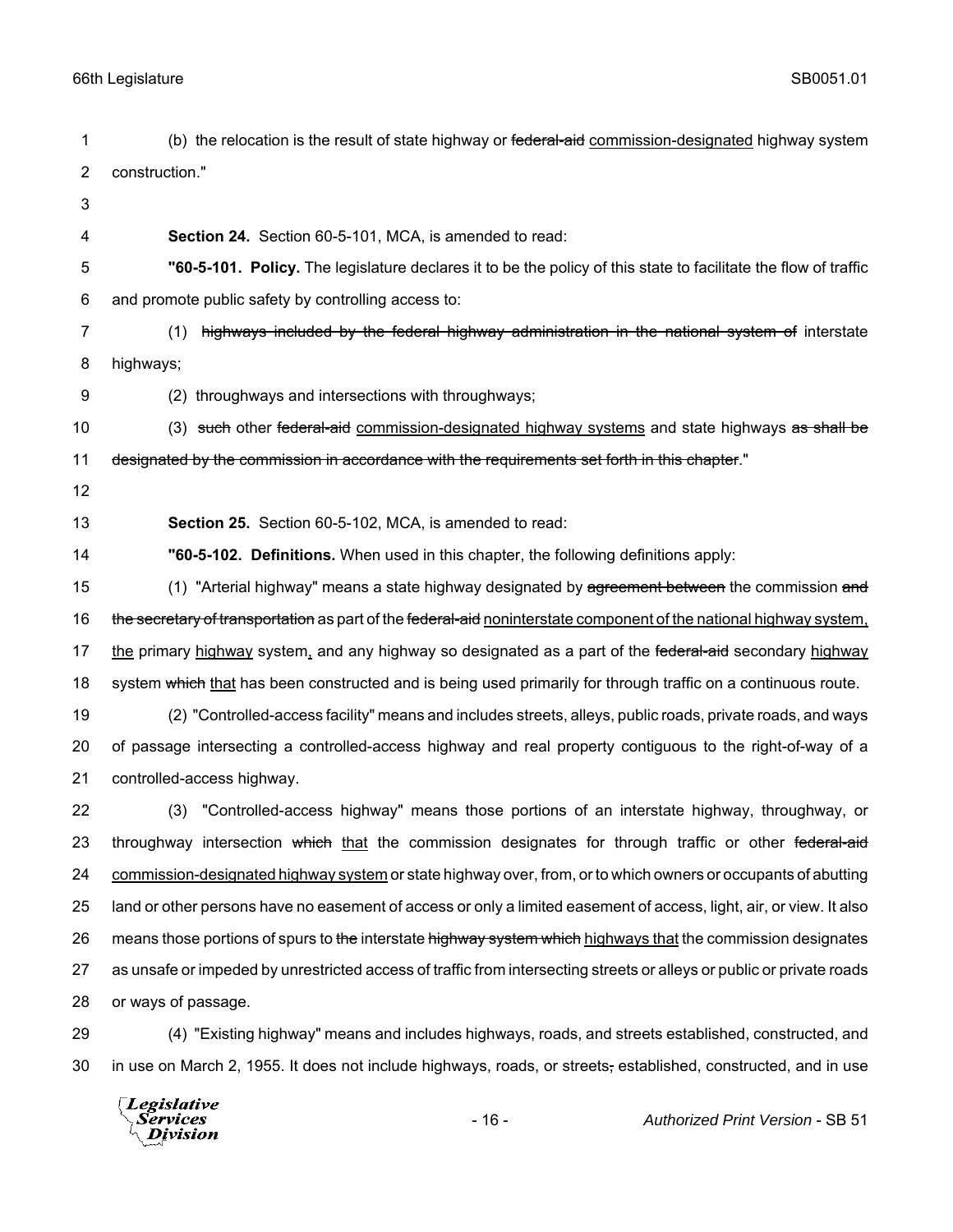1 after that date or highways, roads, or streets, or portions thereof of highways, roads, or streets relocated after 2 that date.

3 (5) "Highway authorities" or "authority" means the entities in state, county, and municipal governments 4 which that have authority to construct, repair, and maintain highways, roads, and streets.

5 (6) "Interstate highway" means a highway included as a part of the national system of interstate 6 highways.

7  $\left(7\right)$ (6) "Throughway" means a portion of an arterial highway constructed and used for carrying traffic 8 partially or entirely around a town or city or a portion thereof of a town or city.

9  $\left(\frac{1}{2}\right)$  "Throughway intersection area" means an area within a radius of 300 feet from the point of 10 intersection of the centerlines of a throughway and a public road, street, or highway."

11

12 **Section 26.** Section 60-5-103, MCA, is amended to read:

13 **"60-5-103. Designation as controlled-access highway.** (1) No A portion of any interstate highway, 14 throughway or throughway intersection, or other federal-aid commission-designated highway system or state 15 highway shall may not be designated as a controlled-access highway unless the commission shall adopt adopts 16 a resolution so designating it. The resolution shall must be adopted by the majority vote of the members in 17 attendance at any regular or special meeting. In it, the commission shall find and determine that it is necessary 18 and desirable that:

19 (a) the owners or occupants of the abutting land or other persons shall have no easement of access or 20 only a limited easement of access, light, air, or view;

21 (b) the rights of or easements to access, light, air, or view be acquired by the state so as to prevent such 22 that portion of highway from becoming unsafe for or impeded by unrestricted access of traffic from intersecting 23 streets, alleys, public or private roads, or ways of passage.

24 (2) The resolution shall must contain a statement of the reasons for its adoption and shall set forth the 25 location, distance, and termini of the portion of the highway designated as a controlled-access highway."

26

27 **Section 27.** Section 60-5-106, MCA, is amended to read:

28 **"60-5-106. Elimination of grade crossings.** (1) Each highway authority may provide for elimination of 29 intersections at grade of controlled-access highways or controlled-access facilities with existing federal-aid 30 commission-designated highway systems and state highways, county roads, and city or town streets. Elimination

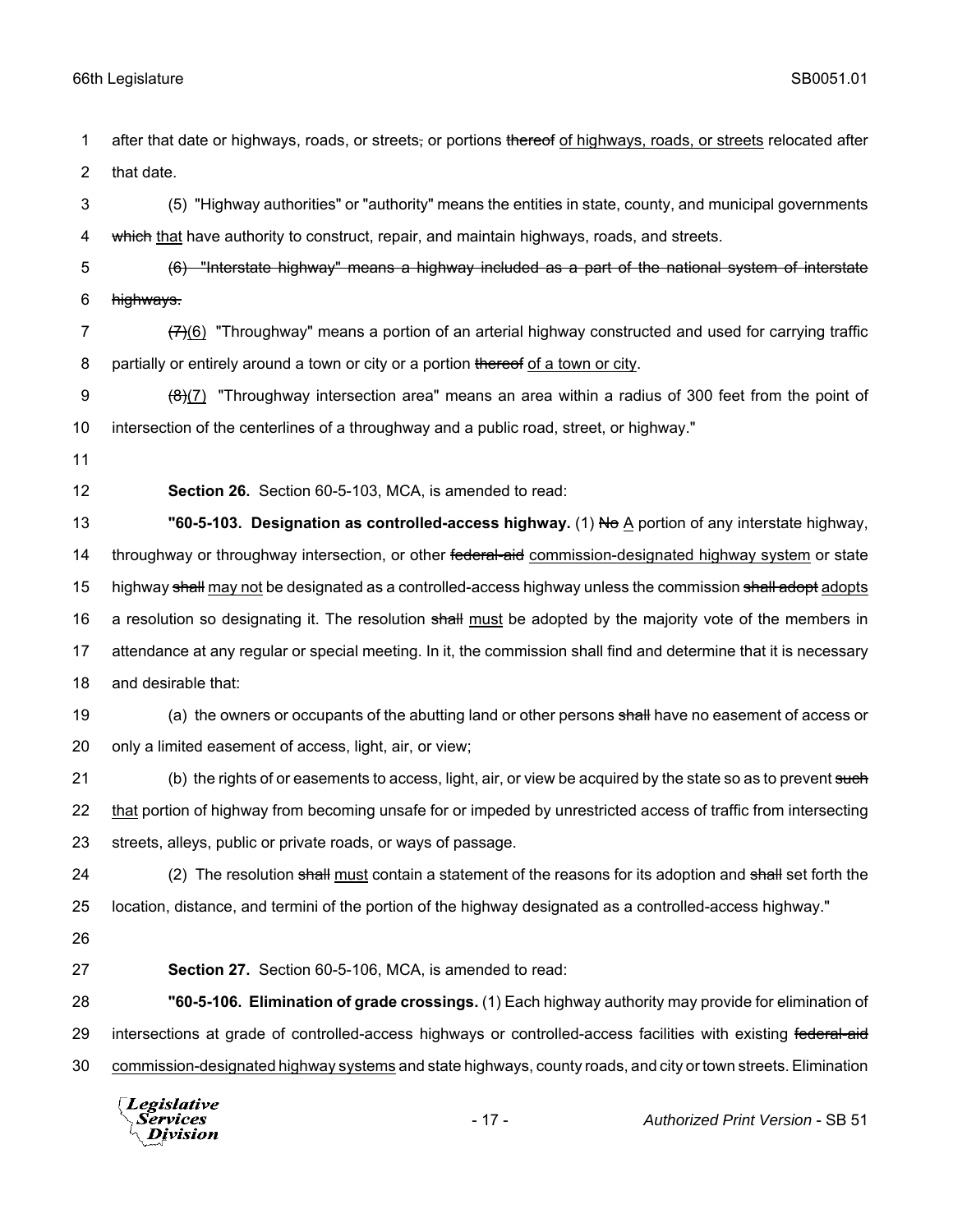1 shall must be accomplished at the boundary of the controlled-access right-of-way.

2 (2) After the establishment of any controlled-access highway or facility, no a private or public highway 3 or street which that is not a part of the highway or facility shall may not intersect it at grade, except as may be 4 provided in the resolution designating it a controlled-access highway or facility. No A street, road, highway, or 5 other public or private way shall may not be opened into or connected with any controlled-access highway or 6 facility without the prior consent and approval of the appropriate highway authority which that adopted the 7 controlled-access resolution.

8 (3) The commission may, whenever it determines that the public safety is not thereby impaired, authorize 9 the continued intersection at grade of lightly traveled farm entrances and minor public roads as ways of access 10 to controlled-access highways in sparsely populated rural areas. The commission shall have has sole jurisdiction 11 to determine the existence and location of any intersection with interstate highways, throughways, and other 12 federal-aid commission-designated highway systems and state highways."

- 13
- 

14 **Section 28.** Section 60-7-103, MCA, is amended to read:

15 **"60-7-103. Department to fence right-of-way through open range -- exception.** (1) Except as 16 provided in subsection (3), the department shall fence the right-of-way of any part of a primary or secondary 17 highway or a county road or bridge that high-hazard area that is constructed or reconstructed after July 1, 1969, 18 through open range where livestock present a hazard to the safety of the motorist by the department. When a 19 fence is constructed, adequate stock gates or stock passes, as necessary, must be provided to make land on 20 either side of the highway usable for livestock purposes.

 (2) The department shall erect a right-of-way fence in the high-hazard areas where fencing is warranted as promptly as possible, and the cost of the fence construction is an expenditure for the enforcement of 23 federal-aid highway traffic safety programs. Even if a right-of-way fence is determined to be unwarranted pursuant to subsection (3), gates, stock underpasses, water facilities, and cattle guards may be installed where necessary to enhance safety and to make the land on either side of the highway usable for livestock purposes or where a public right-of-way intersects the state highway.

27 (3) The department is not required to fence the right-of-way of a secondary highway through open range 28 that passes through a county park, provided that:

29 (a) the department and the board of county commissioners:

30 (i) agree that the criteria listed in this subsection (3) have been adequately met; and

Legislative *Services* **Division** 

- 18 - *Authorized Print Version* - SB 51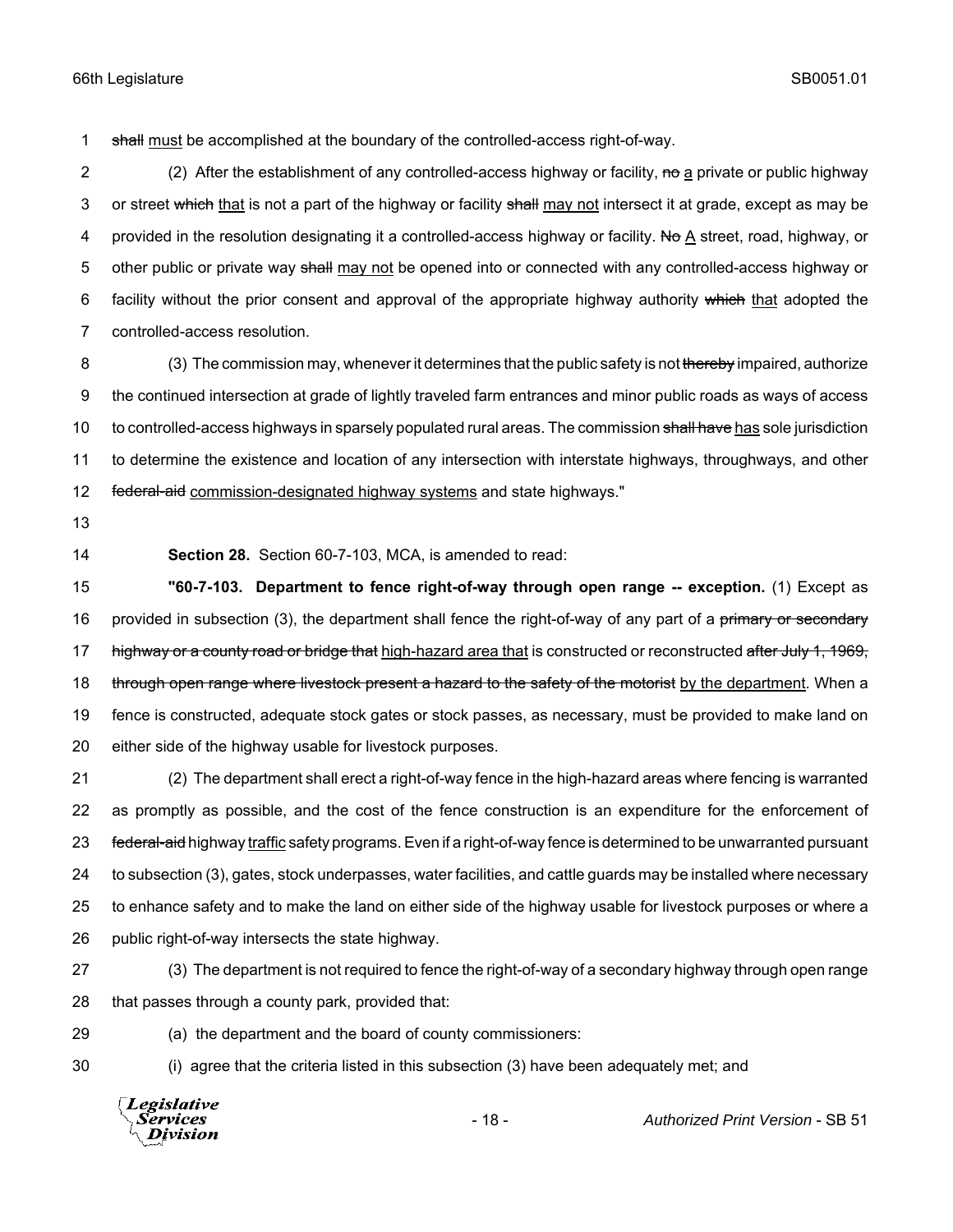| 1              | (ii) cooperate in developing an accident mitigation plan for the portion of the highway that will remain         |  |
|----------------|------------------------------------------------------------------------------------------------------------------|--|
| $\overline{2}$ | unfenced. The plan may include the speed limit established as provided in 61-8-309 or 61-8-310, how the criteria |  |
| 3              | listed in this subsection (3) have been met, how the plan will be implemented, and any other issues related to   |  |
| 4              | minimizing accidents involving livestock and motor vehicles where a fence has not been erected.                  |  |
| 5              | (b) livestock grazing does not occur from Memorial Day to Labor Day;                                             |  |
| 6              | (c) the speed limit established as provided in 61-8-309 or 61-8-310 is clearly posted and enforceable;           |  |
| 7              | (d) warning signs indicating that livestock may be on the road highway are posted at regular intervals           |  |
| 8              | along the road highway and maintained during the months that livestock grazing occurs;                           |  |
| 9              | (e) livestock management practices, such as locating water and administering dietary supplements away            |  |
| 10             | from the road highway and developing grazing and herding plans that minimize the amount of time that livestock   |  |
| 11             | are on or near the road highway, are employed; and                                                               |  |
| 12             | (f) the unfenced portion of the road highway does not exceed 20 miles in length."                                |  |
| 13             |                                                                                                                  |  |
| 14             | Section 29. Section 60-7-201, MCA, is amended to read:                                                           |  |
| 15             | "60-7-201. Grazing livestock on highway unlawful. A person who owns or possesses livestock may                   |  |
| 16             | not permit the livestock to graze, remain upon, or occupy a part of the right-of-way of:                         |  |
| 17             | (1) a state highway running through cultivated areas or a part of the fenced right-of-way of a state             |  |
| 18             | highway if in either case the highway has been designated by agreement between the transportation commission     |  |
| 19             | and the secretary of transportation as a part of the national system of an interstate and defense highways       |  |
| 20             | highway; or                                                                                                      |  |
| 21             | (2) a state highway designated by agreement between the transportation commission and the secretary              |  |
| 22             | of transportation as a part of the federal-aid noninterstate component of the national highway system or primary |  |
| 23             | highway system, except as provided in 60-7-202."                                                                 |  |
| 24             |                                                                                                                  |  |
| 25             | Section 30. Section 60-7-202, MCA, is amended to read:                                                           |  |
| 26             | "60-7-202. Exclusions. Section 60-7-201 does not apply to the following:                                         |  |
| 27             | (1) livestock on state highways under the charge of one or more herders;                                         |  |
| 28             | (2) the parts of fenced highways adjacent to open range where a highway device has not been installed            |  |
| 29             | to exclude range livestock;                                                                                      |  |
| 30             | (3) the parts of a state highway or a part of the federal-aid primary system the noninterstate component         |  |
|                |                                                                                                                  |  |



- 19 - *Authorized Print Version* - SB 51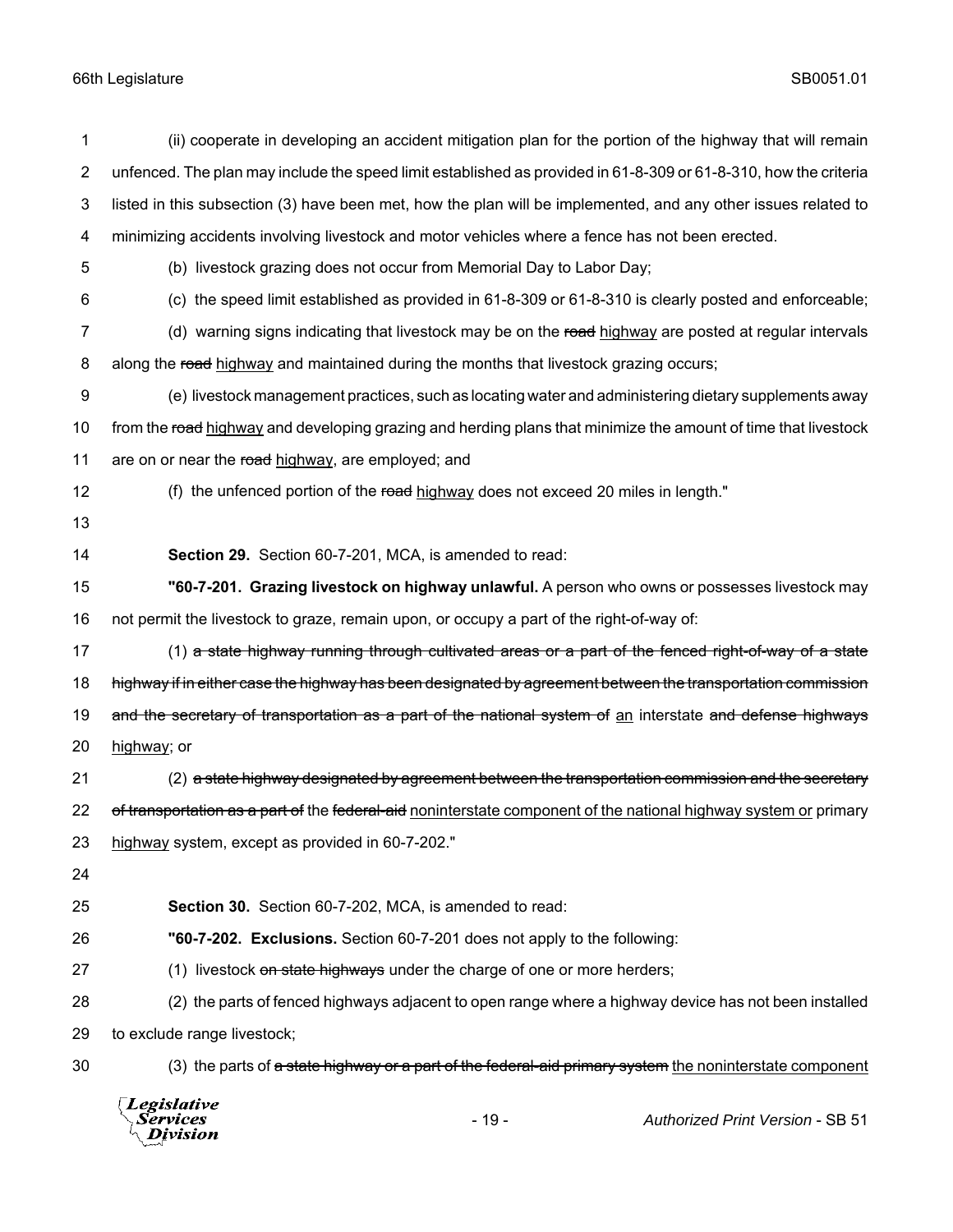1 of the national highway system or primary highway system that the department of transportation designates as being impracticable to exclude livestock. These portions of the highway must be marked by proper signs in accordance with the department's manual and specifications for a uniform system of traffic control devices. (4) the parts of the secondary highway system that pass through county parks and that meet the criteria established in 60-7-103(3)." **Section 31.** Section 60-7-204, MCA, is amended to read: **"60-7-204. Flag escorts -- prohibitions against nighttime herding on public highways.** A person who owns, controls, or possesses livestock may not herd or drive more than 10 livestock on the national highway 10 system, including an interstate highway, or state primary highway system unless the livestock is preceded and followed by flag person escorts for the purpose of warning other highway users. Livestock may not be herded or 12 driven on an interstate or state the national highway system or primary highway system during nighttime, as that term is defined in 1-1-301, except in a case of emergency. In the case of an emergency during the nighttime, the flag person escorts shall use adequate warning lights, such as but not limited to portable lamps, lanterns, or rotating beacons. This section does not apply during daytime at posted livestock crossings on highways." **Section 32.** Section 61-8-303, MCA, is amended to read: **"61-8-303. Speed restrictions.** (1) Except as provided in 61-8-309, 61-8-310, and 61-8-312, the speed limit for vehicles traveling: 20 (a) on a federal-aid an interstate highway outside an urbanized area of 50,000 population or more is 80 21 miles an hour at all times and the speed limit for vehicles traveling on federal-aid interstate highways within an urbanized area of 50,000 population or more is 65 miles an hour at all times; (b) on any other public highway of this state is 70 miles an hour during the daytime and 65 miles an hour during the nighttime; (c) in an urban district is 25 miles an hour. (2) A vehicle subject to the speed limits imposed in subsection (1) may exceed the speed limits imposed in subsection (1) by 10 miles an hour in order to overtake and pass a vehicle and return safely to the right-hand lane under the following circumstances: (a) while traveling on a two-lane road; and (b) in a designated passing zone.

**Legislative** Services Division

- 20 - *Authorized Print Version* - SB 51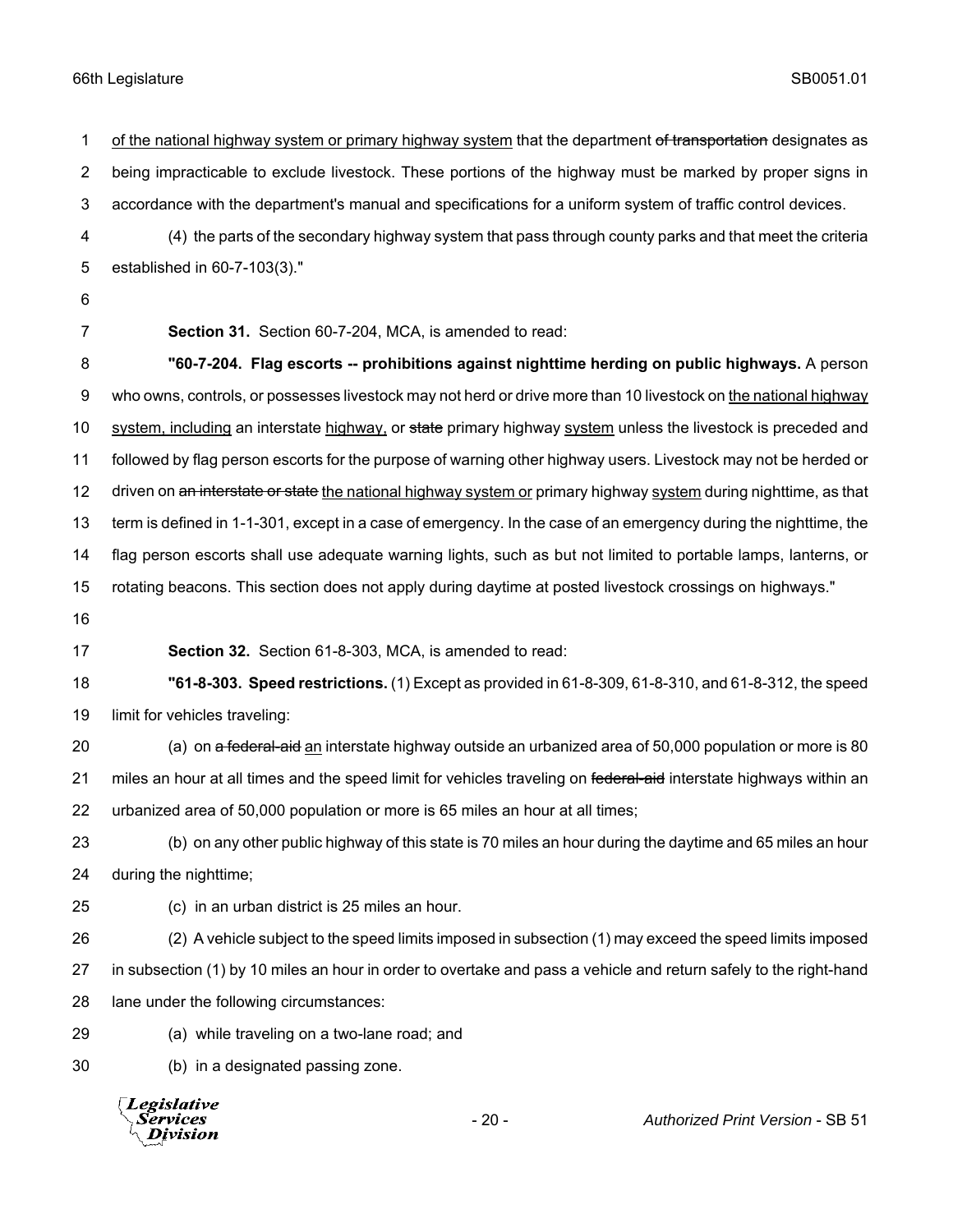(3) Subject to the maximum speed limits set forth in subsection (1), a person shall operate a vehicle in a careful and prudent manner and at a reduced rate of speed no greater than is reasonable and prudent under the conditions existing at the point of operation, taking into account the amount and character of traffic, visibility, weather, and roadway conditions. (4) Except when a special hazard exists that requires lower speed for compliance with subsection (3), the limits specified in this section are the maximum lawful speeds allowed. (5) "Daytime" means from one-half hour before sunrise to one-half hour after sunset. "Nighttime" means at any other hour. (6) The speed limits set forth in this section may be altered by the transportation commission or a local authority as authorized in 61-8-309, 61-8-310, 61-8-313, and 61-8-314." **Section 33.** Section 61-8-309, MCA, is amended to read: **"61-8-309. Establishment of special speed zones -- engineering and traffic investigation.** (1) (a) If the commission determines upon the basis of an engineering and traffic investigation that a speed limit set by 61-8-303 or 61-8-312 is greater or less than is reasonable or safe under the conditions found to exist at an intersection, curve, or dangerous location or on a segment of a highway less than 50 miles in length under its jurisdiction, the commission may set a reasonable and safe special speed limit at that location. In the case of a school zone adjacent to a state highway, the commission is not required to base its speed limit determination solely upon the results of the engineering and traffic investigation. (b) If a local authority requests the department of transportation or an engineer, as provided in subsection (1)(c)(i), to conduct an engineering and traffic investigation based on the belief that a speed limit on a highway under the jurisdiction of the department of transportation is greater than is reasonable or safe, the commission may not increase the speed limit under consideration as a result of the investigation. (c) (i) A local authority may request at its own expense that an engineering and traffic investigation be completed by a licensed professional engineer selected from a list compiled and approved by a committee as provided in subsection (1)(c)(ii). (ii) A committee containing two department of transportation staff appointed by the director and two representatives of associations whose membership comprises cities, towns, and counties, as authorized by 7-5-2141 and 7-5-4141, shall review credentials submitted by licensed professional engineers and shall determine who appears on the list of individuals authorized to conduct engineering and traffic investigations for local

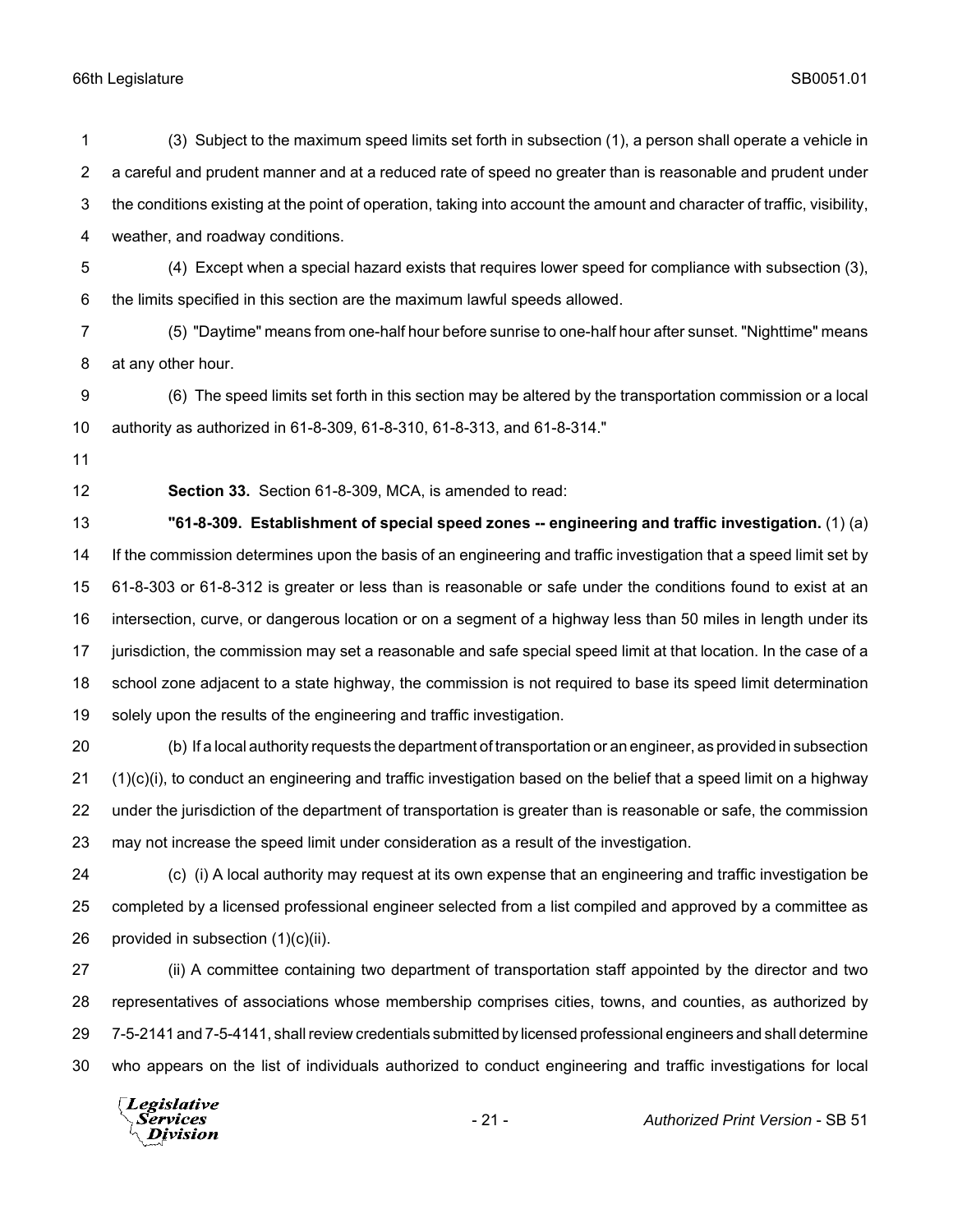governments. The list must be updated every 2 years.

 (iii) Upon completion of an engineering and traffic investigation conducted for a local government, the department of transportation shall submit a report to the commission with findings and recommendations. The commission shall decide on an appropriate speed limit based on the traffic investigation within 120 days from the date the investigation is submitted to the department of transportation.

 (d) A local authority may request a temporary special reduced or increased speed zone for a route or route segment that is under consideration for a reduced or increased speed limit under subsection (1)(a), (1)(b), 8 or (1)(c). If a local authority makes multiple requests for temporary special reduced or increased speed zones, the local authority shall prioritize the requests. The department of transportation shall conduct a preliminary visual and engineering review of a route or a route segment for which a temporary special speed zone is requested. The reviewing party must include a representative of the local authority. Upon completion of the preliminary review, if the department of transportation concurs with the local authority that a temporary special reduced or increased speed limit is warranted, a temporary special reduced or increased speed zone may be established upon formal approval by the commission. The temporary special reduced or increased speed limit remains in effect until a complete traffic and engineering study has been done on the route or route segment and the commission has made a determination on changing the speed limit.

 (2) Pending completion of an engineering and traffic investigation as provided for in subsection (1), the 18 commission may temporarily set a speed limit of not less than 75 miles an hour on a segment of the federal-aid 19 an interstate highway system that it reasonably believes is not suitable for the limit established in 61-8-303(1)(a).

 (3) The department of transportation shall erect and maintain appropriate signs giving notice of special limits. If the special limits apply to a school zone, the department shall consider the use of electronic signs in lieu of or in addition to other appropriate signs. When the signs are erected, the limits are effective for those zones at all times or at other times that the commission sets.

(4) The authority of the commission under this section includes the authority to set reduced nighttime

speed limits on curves and other dangerous locations.

(5) This section does not authorize the commission to set a statewide speed limit.

 (6) (a) The violation of a speed limit established under this section, except subsection (2), is a misdemeanor offense and is punishable as provided in 61-8-711.

(b) The violation of a speed limit established under subsection (2) is punishable as provided in 61-8-725."

**Legislative** Division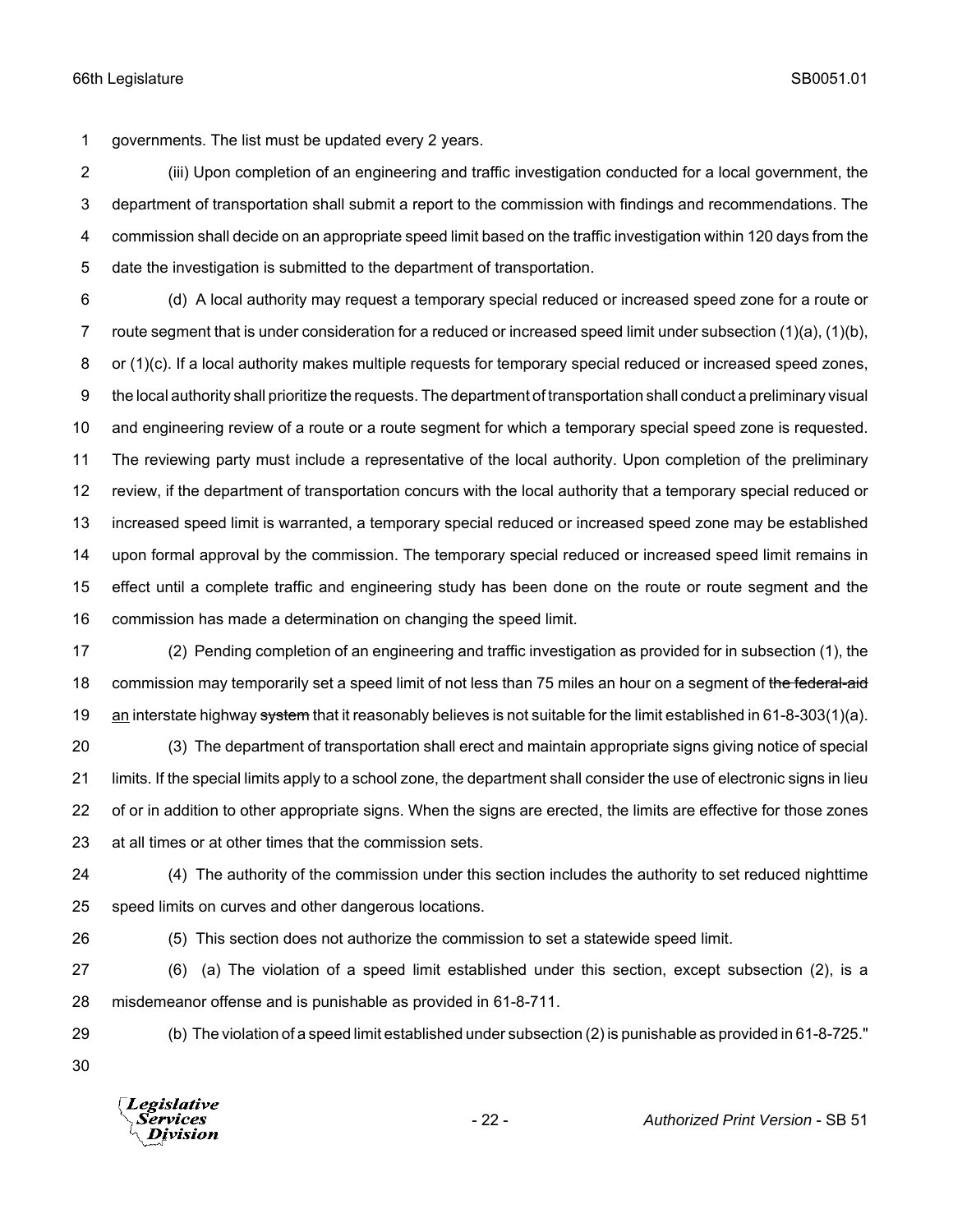**Section 34.** Section 61-8-310, MCA, is amended to read:

 **"61-8-310. When local authorities may and shall alter limits or establish or alter area of school zone.** (1) If a local authority in its jurisdiction determines on the basis of an engineering and traffic investigation that the speed permitted under 61-8-303 and 61-8-309 through 61-8-313 is greater or less than is reasonable and safe under the conditions found to exist upon a highway or part of a highway, the local authority may set a reasonable and safe limit that:

(a) decreases the limit at an intersection;

(b) increases the limit within an urban district, but not to more than 65 miles an hour during the nighttime;

 (c) decreases the limit outside an urban district, but not to less than 35 miles an hour on a paved road or less than 25 miles an hour on an unpaved road; or

 (d) decreases the limit in a school zone or in an area near a senior citizen center, as defined in 23-5-112, or a designated crosswalk that is close to a school or a senior citizen center to not less than 80%, rounded down to the nearest whole number evenly divisible by 5, of the limit that would be set on the basis of an engineering and traffic investigation, but not less than 15 miles an hour. If warranted by an engineering and traffic investigation, a local authority may adopt variable speed limits to adapt to traffic conditions by time of day, provided that the variable limits comply with the provisions of 61-8-206.

 (2) A board of county commissioners may set limits, as provided in subsection (1)(c), without an engineering and traffic investigation on a county road.

 (3) A local authority in its jurisdiction may determine the proper speed for all arterial streets and shall set a reasonable and safe limit on arterial streets that may be greater or less than the speed permitted under 61-8-303 for an urban district.

 (4) (a) An altered limit established as authorized under this section is effective at all times or at other times determined by the authority when appropriate signs giving notice of the altered limit are erected upon the highway.

 (b) If a local authority decreases a speed limit in a school zone, the local authority shall erect signs conforming with the manual adopted by the department of transportation under 61-8-202 giving notice that the school zone has been entered, of the altered speed limit and the penalty provided in 61-8-726, and that the school zone has ended.

 (5) Except as provided in subsection (1)(d), the commission has exclusive jurisdiction to set special 30 speed limits on all federal-aid highways or extensions of federal-aid highways state highways or highways located

Legislative Services **Division**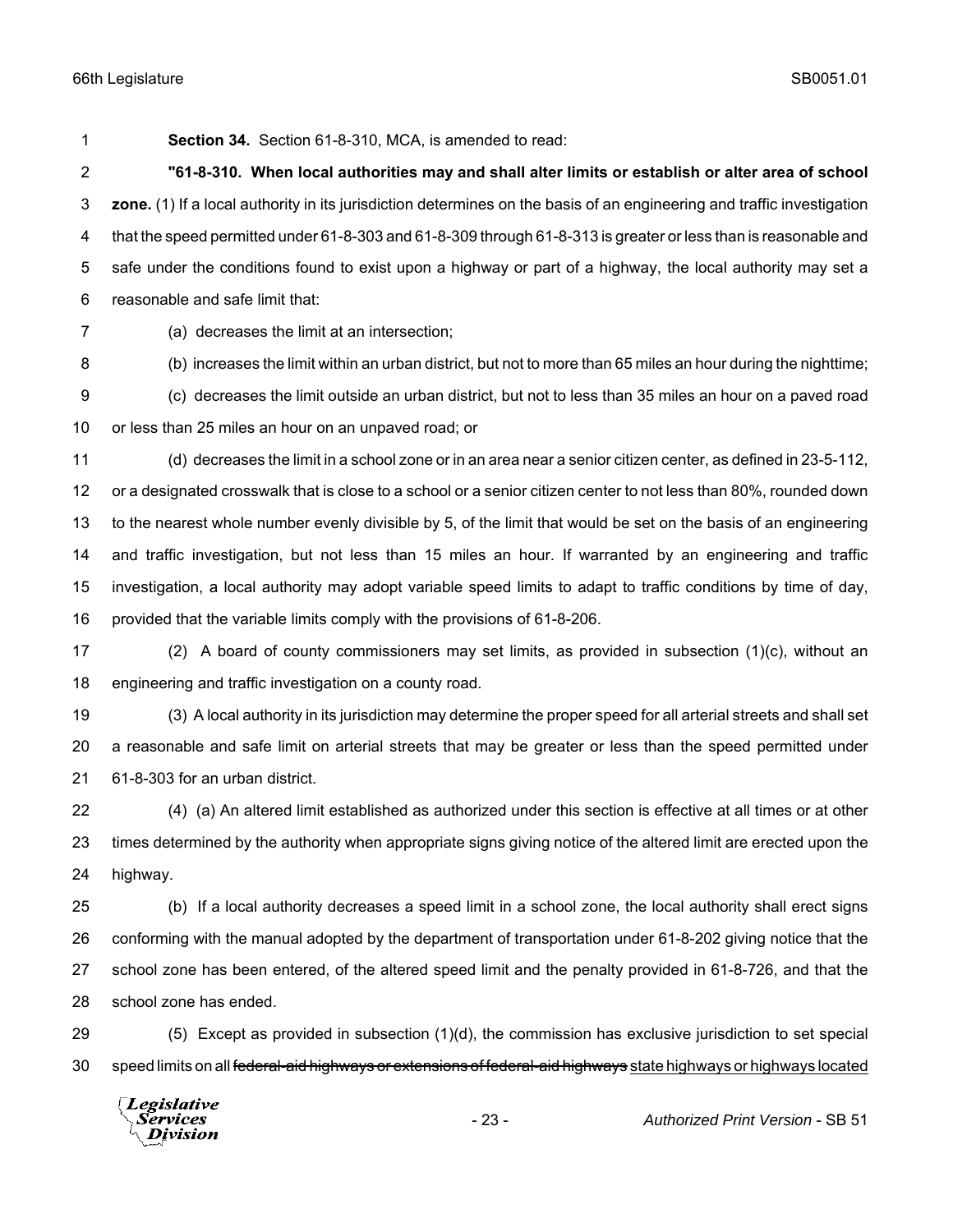| 1              | on the commission-designated highway system as defined in 60-1-103 in all municipalities or urban areas. The          |
|----------------|-----------------------------------------------------------------------------------------------------------------------|
| $\overline{2}$ | commission shall set these limits in accordance with 61-8-309.                                                        |
| 3              | (6) A local authority establishing or altering the area of a school zone shall consult with the department            |
| 4              | of transportation and the commission if the school zone includes a state highway or a federal-aid highway or          |
| 5              | extension of a federal-aid highway highway located on the commission-designated highway system as defined             |
| 6              | in 60-1-103.                                                                                                          |
| 7              | (7) A local authority shall consult with district officials for a school when:                                        |
| 8              | (a) establishing or altering the area of a school zone near the school; or                                            |
| 9              | (b) setting a speed limit pursuant to subsection $(1)(d)$ in a school zone near the school.                           |
| 10             | $(8)$ A speed limit set on an unpaved road under subsection $(1)(c)$ must be the same for all types of motor          |
| 11             | vehicles that may be operated on the road.                                                                            |
| 12             | (9) The violation of a speed limit established under subsections $(1)(a)$ through $(1)(c)$ is a misdemeanor           |
| 13             | offense and is punishable as provided in 61-8-711. The violation of a speed limit established under subsection        |
| 14             | $(1)(d)$ is a misdemeanor offense and is punishable as provided in 61-8-726."                                         |
| 15             |                                                                                                                       |
|                |                                                                                                                       |
| 16             | Section 35. Section 61-8-312, MCA, is amended to read:                                                                |
| 17             | "61-8-312. Special speed limitations on trucks, truck tractors, and motor-driven cycles. (1) Except                   |
| 18             | as provided in 61-8-303, 61-8-309, 61-8-310, and subsection (2) of this section, the speed limit for a truck or truck |
| 19             | tractor of more than 1 ton "manufacturer's rated capacity" traveling on:                                              |
| 20             | (a) a federal-aid an interstate highway, as defined in 60-1-103, is 65 miles an hour; and                             |
| 21             | (b) any other public highway is 60 miles an hour during the daytime and 55 miles an hour during the                   |
| 22             | nighttime as those terms are defined in 61-8-303.                                                                     |
| 23             | (2) Except as provided in 61-8-303, 61-8-309, and 61-8-310, the speed limit for a vehicle subject to a                |
| 24             | term permit under 61-10-124(2)(d) or a truck-trailer-trailer or truck tractor-semitrailer-trailer-trailer combination |
| 25             | of vehicles subject to special permits under 61-10-124(4) is 65 miles an hour unless otherwise stated in the          |
| 26             | permit.                                                                                                               |
| 27             | (3) A person may not operate a motor-driven cycle at any time mentioned in 61-9-201 at a speed greater                |
| 28             | than 35 miles an hour unless the motor-driven cycle is equipped with a headlamp or lamps that are adequate to         |
| 29             | reveal a person or vehicle at a distance of 300 feet ahead."                                                          |

*Legislative*<br>Services<br>*Division*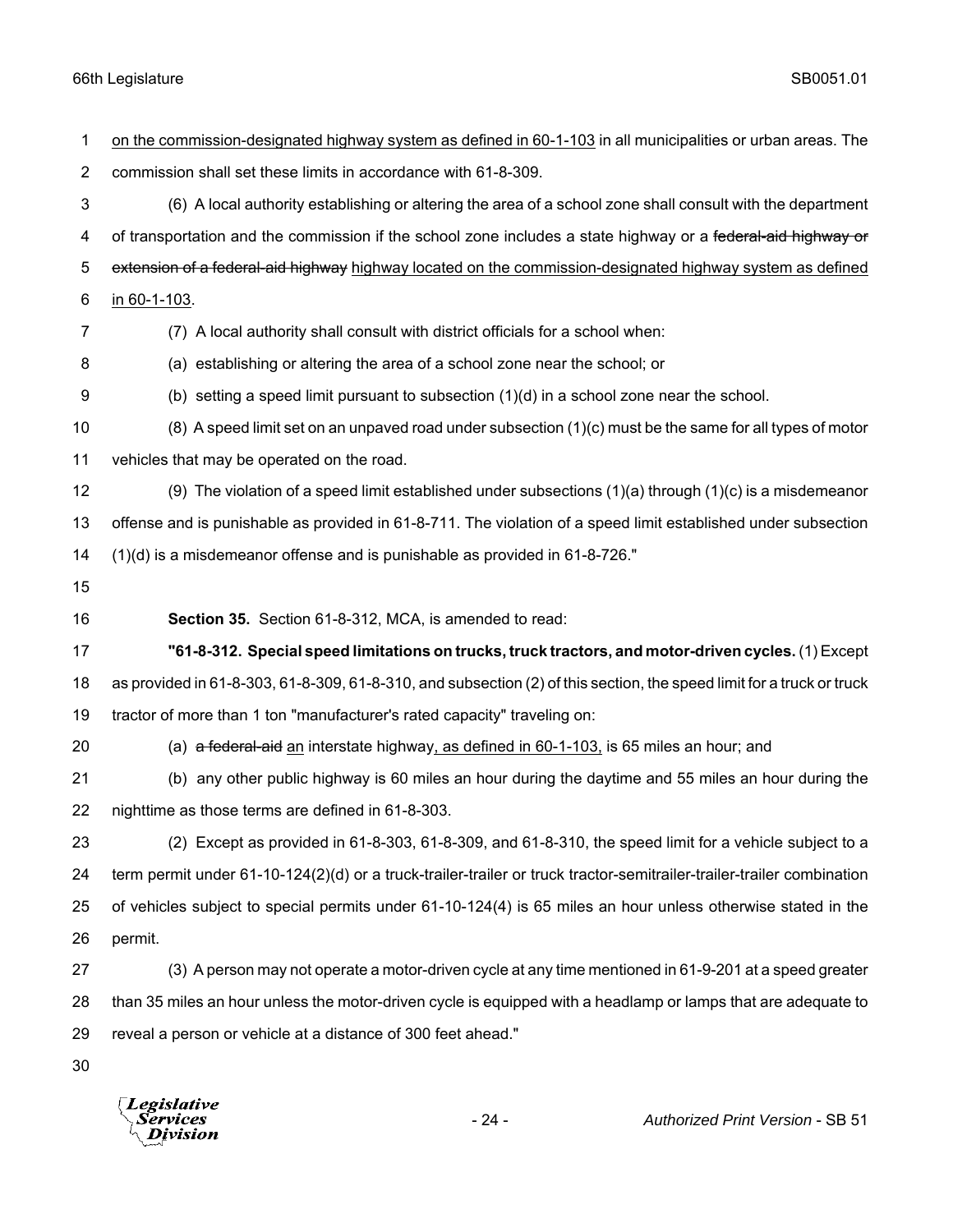| 1  | Section 36. Section 61-8-321, MCA, is amended to read:                                                                 |  |  |
|----|------------------------------------------------------------------------------------------------------------------------|--|--|
| 2  | "61-8-321. Drive on right side of roadway -- exceptions. (1) Upon all roadways of sufficient width, a                  |  |  |
| 3  | vehicle must be operated upon the right half of the roadway, except as follows:                                        |  |  |
| 4  | (a) when overtaking and passing another vehicle proceeding in the same direction under the rules                       |  |  |
| 5  | governing the passing movement;                                                                                        |  |  |
| 6  | (b) when the right half of a roadway is closed to traffic while under construction or repair;                          |  |  |
| 7  | (c) upon a roadway divided into three marked lanes for traffic under the rules applicable on a divided                 |  |  |
| 8  | roadway;                                                                                                               |  |  |
| 9  | (d) upon a roadway designated by official traffic control devices for one-way traffic;                                 |  |  |
| 10 | (e) when the operator of a vehicle is complying with the provisions of 61-8-346;                                       |  |  |
| 11 | (f) when an obstruction exists that makes it necessary to drive to the left of the center of the roadway;              |  |  |
| 12 | or                                                                                                                     |  |  |
| 13 | (g) when a police vehicle or authorized emergency vehicle is performing a job-related duty as provided                 |  |  |
| 14 | in 61-8-107.                                                                                                           |  |  |
| 15 | (2) A person operating a vehicle to the left of the center of the roadway for any of the reasons provided              |  |  |
| 16 | in subsection (1) shall yield the right-of-way to all vehicles traveling in the proper direction upon the unobstructed |  |  |
| 17 | portion of the roadway that are within a distance that constitutes an immediate hazard.                                |  |  |
| 18 | (3) (a) Except as provided in subsection (3)(b) and subject to subsection (4), upon all roadways having                |  |  |
| 19 | two or more lanes for traffic moving in the same direction, a vehicle must be driven in the right-hand lane.           |  |  |
| 20 | (b) A vehicle being operated upon a roadway having two or more lanes for traffic moving in the same                    |  |  |
| 21 | direction is not required to be driven in the right-hand lane when:                                                    |  |  |
| 22 | (i) overtaking and passing another vehicle proceeding in the same direction;                                           |  |  |
| 23 | (ii) traveling at a speed greater than the traffic flow;                                                               |  |  |
| 24 | (iii) moving left to allow traffic to merge;                                                                           |  |  |
| 25 | (iv) traveling on a roadway within the official boundaries of a city or town, except as provided in                    |  |  |
| 26 | subsection (4);                                                                                                        |  |  |
| 27 | (v) preparing for a left turn at an intersection or into a private road or driveway when a left turn is legally        |  |  |
| 28 | permitted;                                                                                                             |  |  |
| 29 | (vi) exiting onto a left-hand exit from a controlled-access highway;                                                   |  |  |
| 30 | (vii) an obstruction or hazardous conditions make it necessary to drive in a lane other than the right-hand            |  |  |
|    | Legislative<br>$-25-$<br>Services<br><b>Authorized Print Version - SB 51</b><br>Iivision                               |  |  |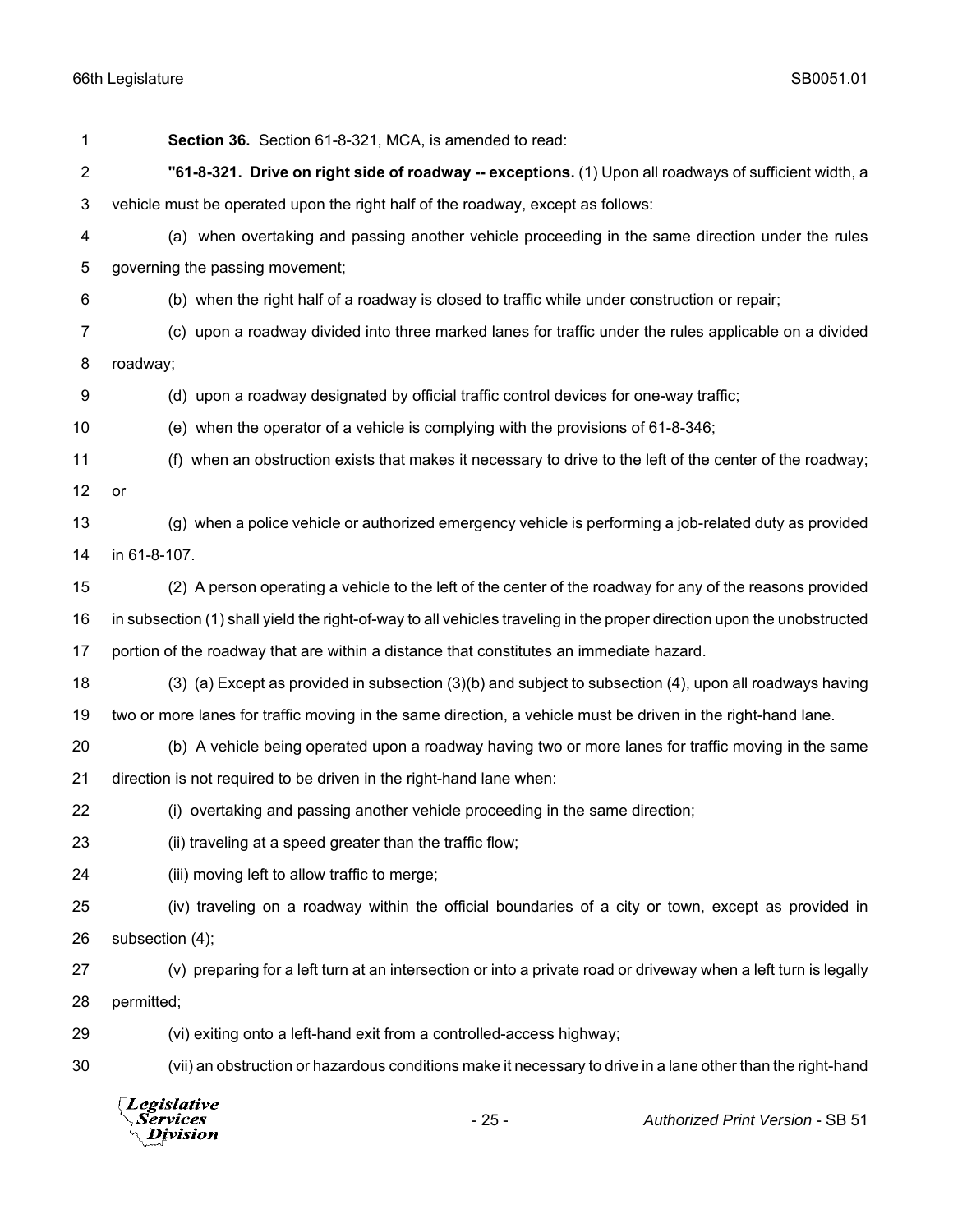lane; (viii) road or vehicle conditions make it safer to drive in a lane other than the right-hand lane; or (ix) authorized snow-removal equipment is operating on the roadway. 4 (4) When traveling upon an interstate highway, as defined in  $60-5-102$  60-1-103, within the official boundaries of a city or town, a vehicle must be driven in the right-hand lane unless otherwise directed or permitted by an official traffic control device." **Section 37.** Section 61-8-355, MCA, is amended to read: **"61-8-355. Additional parking regulations.** (1) Except as otherwise provided in this section, a vehicle 10 that is stopped or parked upon on a two-way roadway must be stopped or parked with the right-hand wheels of the vehicle parallel to and within 18 inches of the right-hand curb or as close as practicable to the right edge of the right-hand shoulder. (2) Except when otherwise provided by the authority having jurisdiction, a vehicle that is stopped or 14 parked upon on a one-way roadway must be stopped or parked parallel to the curb or edge of the roadway in the direction of authorized traffic movement, with its right-hand wheels within 18 inches of the right-hand curb or as close as practicable to the right edge of the right-hand shoulder or with its left-hand wheels within 18 inches of the left-hand curb or as close as practicable to the left edge of the left-hand shoulder. (3) A local authority may by ordinance permit angle parking on a roadway, except that angle parking may 19 not be permitted on any federal-aid commission-designated highway system or state highway, as defined in 60-1-103, unless the department of transportation determines that the roadway is of sufficient width to permit angle parking without interfering with the free movement of traffic. (4) The authority having jurisdiction may place official traffic control devices prohibiting or restricting the stopping, standing, or parking of vehicles on a highway where in its judgment this stopping, standing, or parking is dangerous to those using the highway or where the stopping, standing, or parking of vehicles would unduly interfere with the free movement of traffic." **Section 38.** Section 61-9-101, MCA, is amended to read: **"61-9-101. Application -- exceptions.** (1) The provisions of this chapter relating to the operation of vehicles refer exclusively to the operation of vehicles upon highways except as provided in subsection (4) or where a different place is specifically referred to in a given section. **Legislative** Services Division

- 26 - *Authorized Print Version* - SB 51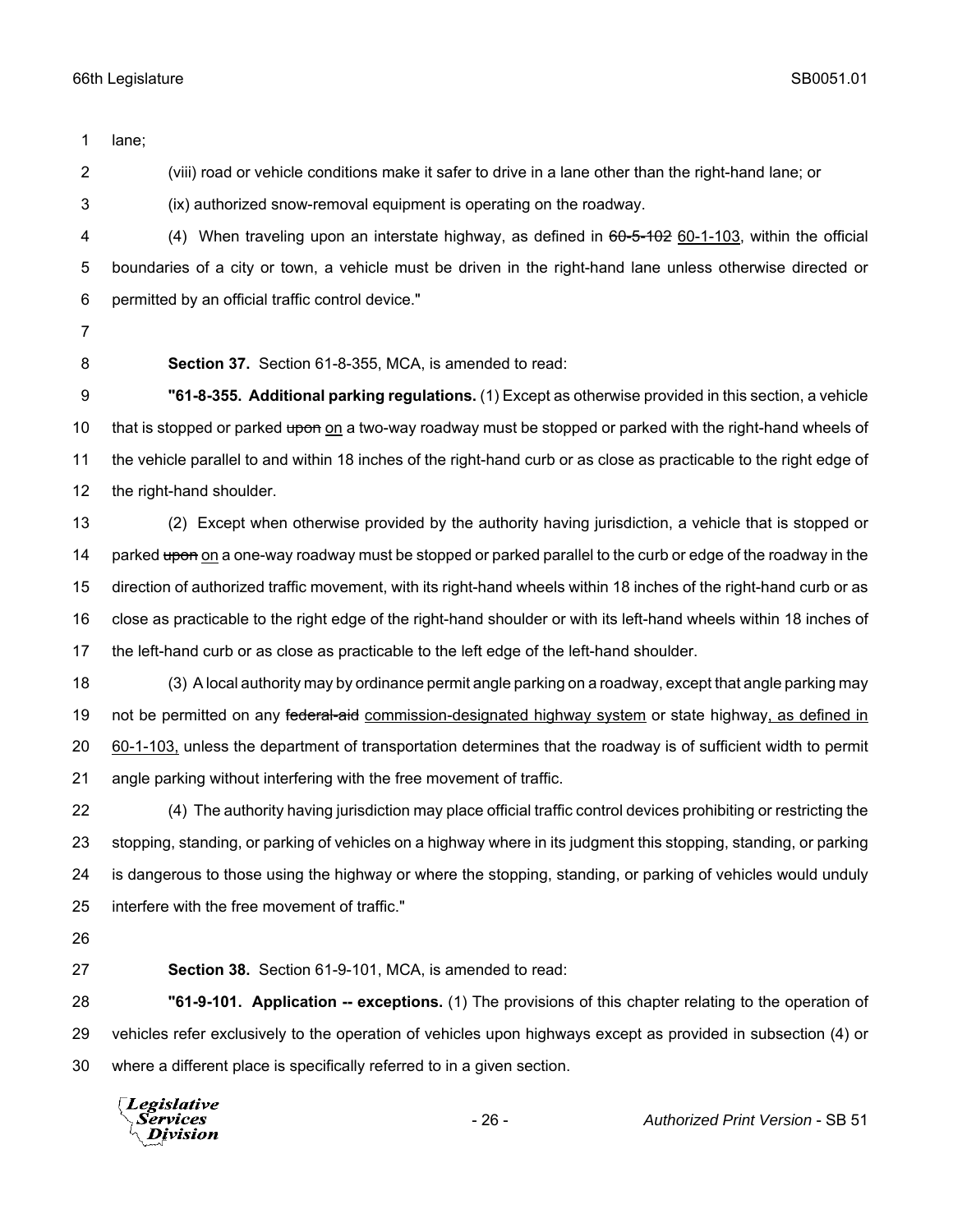(2) The operation of motor vehicles directly across the public roads and highways of this state, especially as required in the transportation of natural resource products, including agricultural products and livestock, may not be considered to be the operation of the vehicles on the public roads and highways of this state. The crossings must be adequately marked with warning signs or devices relating to stopping before entry and to restoration of any damage, as may reasonably be prescribed by the state or local agency in control of safety of operation of the public highway involved.

 (3) If a provision of this chapter conflicts with federal laws or regulations governing motor vehicle equipment standards, the applicable federal law or regulation supersedes.

 (4) (a) Except as provided in subsection (4)(b) and subject to subsection (4)(c), the provisions of this chapter apply to the operation and equipping of a motorcycle or quadricycle only when the motorcycle or quadricycle is being operated on a paved highway. A person operating a motorcycle or quadricycle on an unpaved highway shall operate the motorcycle or quadricycle in a reasonable and prudent manner.

 (b) Except as provided in subsection (4)(c), the requirements of 61-9-417 and 61-9-418(2)(c) apply to the operation of a motorcycle or quadricycle at all times specified in those sections.

 (c) The provisions of this chapter do not apply to the operation and equipping of a quadricycle that is 16 being operated for agricultural purposes on an unpaved highway or on a paved highway that is not part of the 17 federal-aid an interstate system highway as defined in 60-1-103."

**Section 39.** Section 61-9-109, MCA, is amended to read:

 **"61-9-109. Driving vehicle in unsafe condition prohibited -- applicability of chapter.** (1) It is a misdemeanor for a person to drive or permit to be driven on a highway a vehicle or combination of vehicles that:

- (a) is in such unsafe condition as to endanger a person;
- (b) is not equipped with lamps and other equipment as required in this chapter; or
- (c) is equipped in a manner in violation of this chapter.
- (2) It is a misdemeanor for a person to perform an act forbidden or fail to perform an act required under this chapter.
- (3) The use of additional parts and accessories on a vehicle not inconsistent with the provisions of this chapter is not prohibited.
- (4) The provisions of this chapter do not apply to implements of husbandry, road machinery, road rollers, or farm tractors except as made applicable in this chapter.

| <i>Legislative</i><br>Services<br>$\Lambda$ Division | $-27-$ | <b>Authorized Print Version - SB 51</b> |
|------------------------------------------------------|--------|-----------------------------------------|
|                                                      |        |                                         |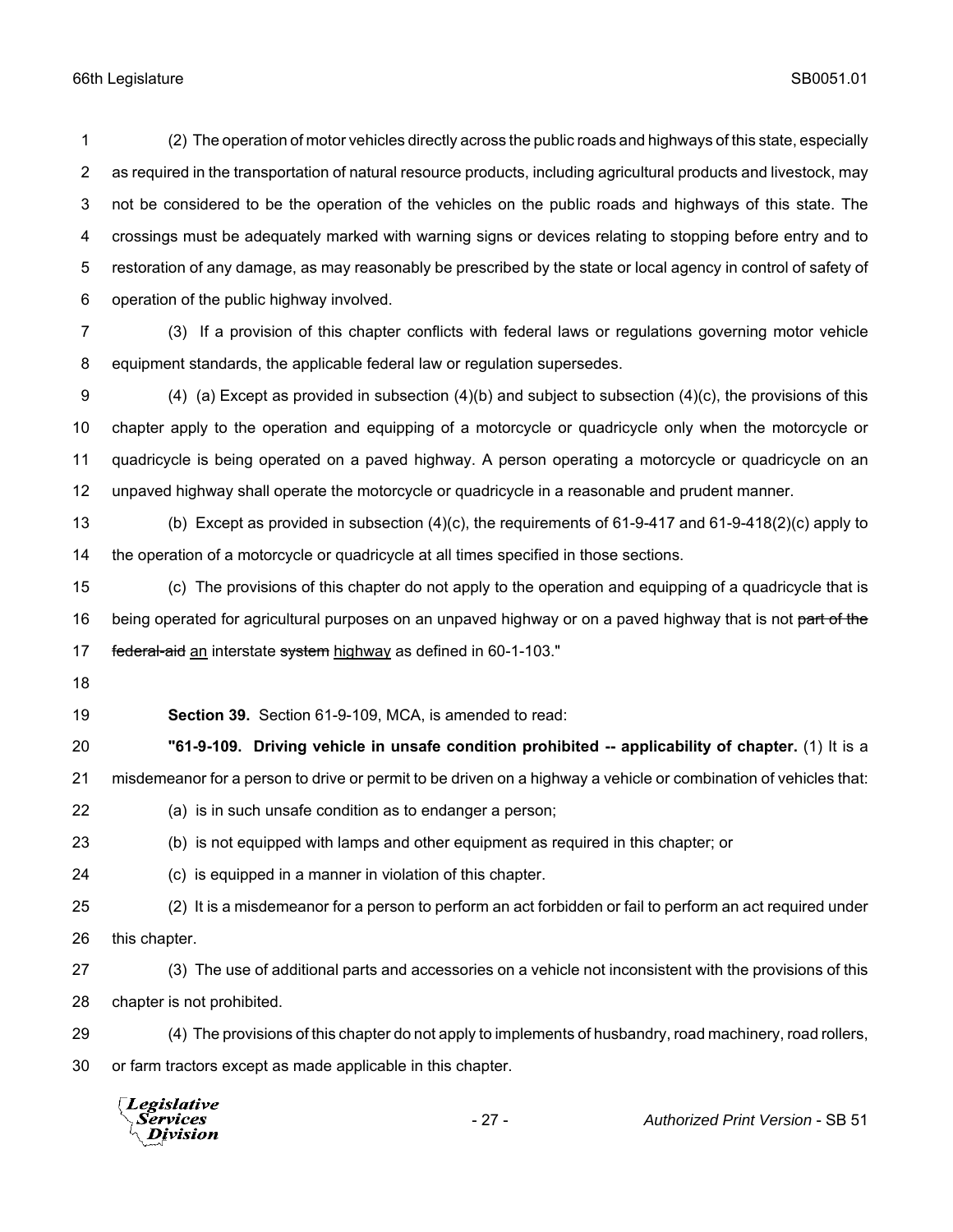(5) All lamps and equipment required by this chapter must be maintained in proper working order and adjustment at all times.

 (6) (a) Except as provided in subsection (6)(b) and subject to subsection (6)(c), the provisions of this chapter apply to the operation of a motorcycle or quadricycle only when the motorcycle or quadricycle is being operated on a paved highway. A person operating a motorcycle or quadricycle on an unpaved highway shall operate the motorcycle or quadricycle in a reasonable and prudent manner.

 (b) Except as provided in subsection (6)(c), the requirements of 61-9-417 and 61-9-418(2)(c) apply to the operation of a motorcycle or quadricycle at all times specified in those sections.

 (c) The provisions of this chapter do not apply to the operation and equipping of a quadricycle that is 10 being operated for agricultural purposes on an unpaved highway or on a paved highway that is not part of the 11 federal-aid an interstate system highway as defined in 60-1-103."

**Section 40.** Section 61-10-124, MCA, is amended to read:

 **"61-10-124. (Temporary) Special permits -- fees.** (1) Except as provided in subsections (2)(d) and (4), in addition to the regular registration and gross vehicle weight fees, a fee of \$10 for each trip permit and a fee of \$75 for each term permit issued for size in excess of that specified in 61-10-101 through 61-10-104 must be paid for all movements under special permits on the public highways under the jurisdiction of the department of transportation.

 (2) (a) Except as provided in subsections (2)(b), (2)(d), (2)(f), (2)(h), (4), and (5), term or blanket permits may not be issued for an overwidth vehicle, combination of vehicles, load, or other thing in excess of 15 feet; an overlength vehicle, combination of vehicles, load, object, or other thing in excess of 95 feet; or an overheight vehicle, combination of vehicles, load, or other thing in excess of 14 feet or of a limit determined by the department. A vehicle, combination of vehicles, load, or other thing in excess of these dimensions is limited to trip permits. Except as provided in subsection (2)(g), a Rocky Mountain double may not exceed 81 feet in combined trailer length. A Rocky Mountain double is not subject to a combination length limit. Special permits for vehicle combinations of more than two trailers or more than two units designed for or used to carry a load are not permitted except as provided in subsections (4) and (5). Special permits for vehicle combinations may specify and special permits under subsections (4) and (5) must specify highway routing and otherwise limit or prescribe conditions of operation of the vehicle or combination, including but not limited to required equipment, speed, stability, operational procedures, and insurance.

Legislative *Services* **Division**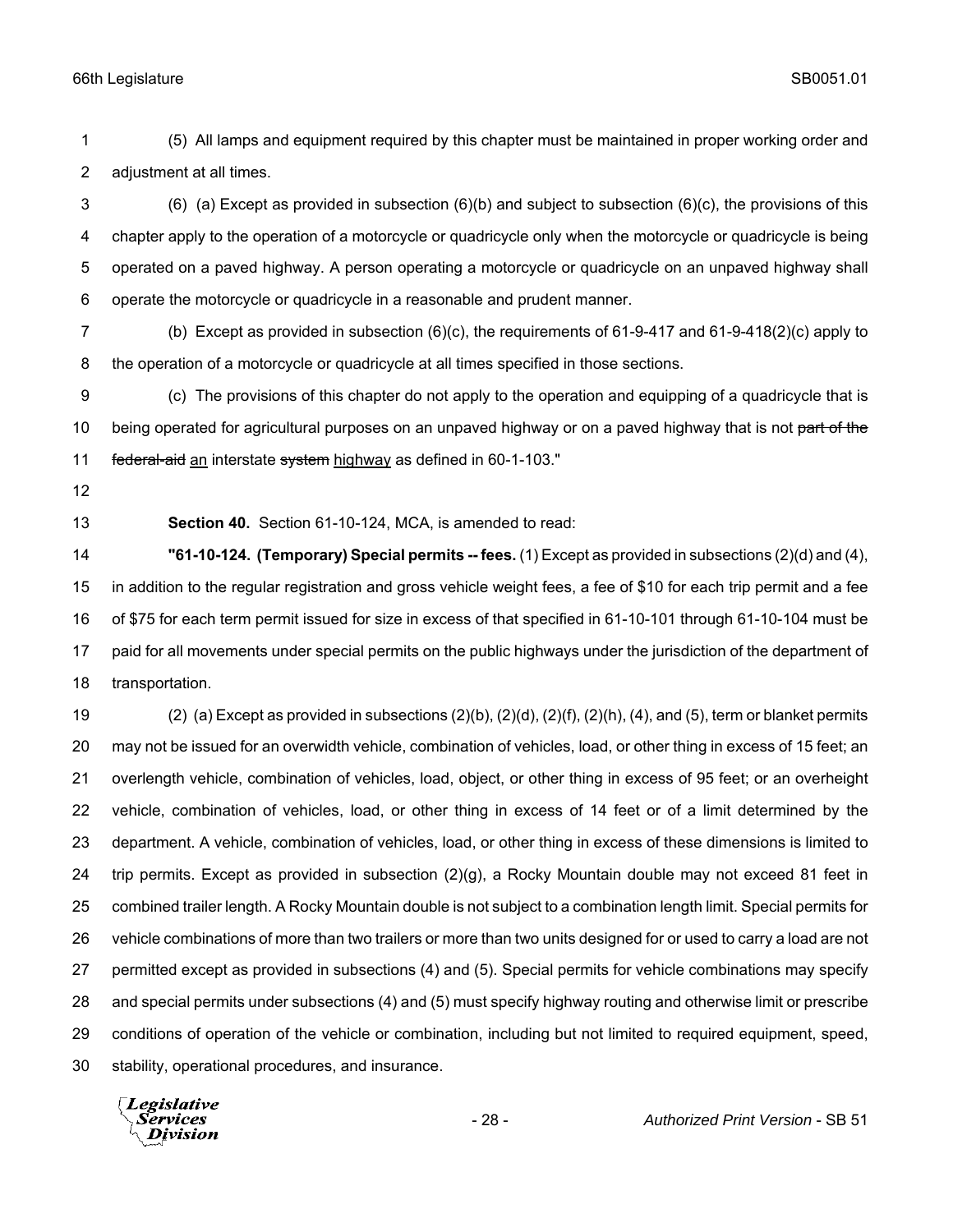(b) A term permit may be issued to a dealer in implements of husbandry and self-propelled machinery for an overwidth or overlength vehicle referred to in subsection (2)(a). This permit expires on December 31 of each year, with no grace period.

 (c) With payment of the appropriate gross weight fees required by 61-10-201 and with payment of the fee prescribed in subsection (1), allowable gross weight of a five-axle combination logging vehicle is 80,000 pounds.

 (d) A term permit may be issued for any combination of vehicles that exceeds 95 feet in length but does 8 not exceed 100 feet in combination length, except a truck-trailer-trailer or a truck tractor-semitrailer-trailer-trailer 9 combination, for travel only on highways that are part of the federal-aid interstate system highways, as defined 10 in 60-1-103, or on other highways within a 2-mile radius of an interstate highway interchange on the interstate 11 system in order to obtain necessary services or to load or unload at a terminal. When a terminal is beyond a 2-mile radius, the department may authorize travel between the terminal and the interchange. The fee for this permit is \$125.

 (e) A term permit may be issued for a truck tractor-semitrailer combination when the semitrailer exceeds 53 feet in length but does not exceed 57 feet in length.

 (f) (i) An annual permit may be issued for nondivisible loads up to 120 feet in length. The fee for this permit is \$125.

 (ii) Portions of a nondivisible load hauled on a public road off of the interstate highway may be detached and reloaded on the same hauling unit if the separate pieces are necessary to the operation of the machine or equipment that is being hauled and if the arrangement does not exceed limits for which a permit may be issued. (iii) An applicant for a nondivisible load permit for use as provided in subsection (6)(b) is responsible for

providing information regarding the number of work hours required to dismantle the load.

 (iv) For use as provided in subsection (6)(b) and for the purposes of this section, emergency response vehicles and casks designed and used for the transport of spent nuclear materials are considered nondivisible loads.

(g) A Rocky Mountain double carrying baled hay may not exceed 88 feet of combined trailer length.

 (h) A term permit may be issued for an overlength vehicle moving a mobile home or a manufactured home, as defined in 15-24-201, when the vehicle does not exceed 110 feet in length or 16 feet in width.

 (3) Except as provided in subsection (2)(b), a permit may not be issued for a period of time greater than the period for which the GVW license is valid as provided in this title, including grace periods allowed by this title.

Legislative Services Division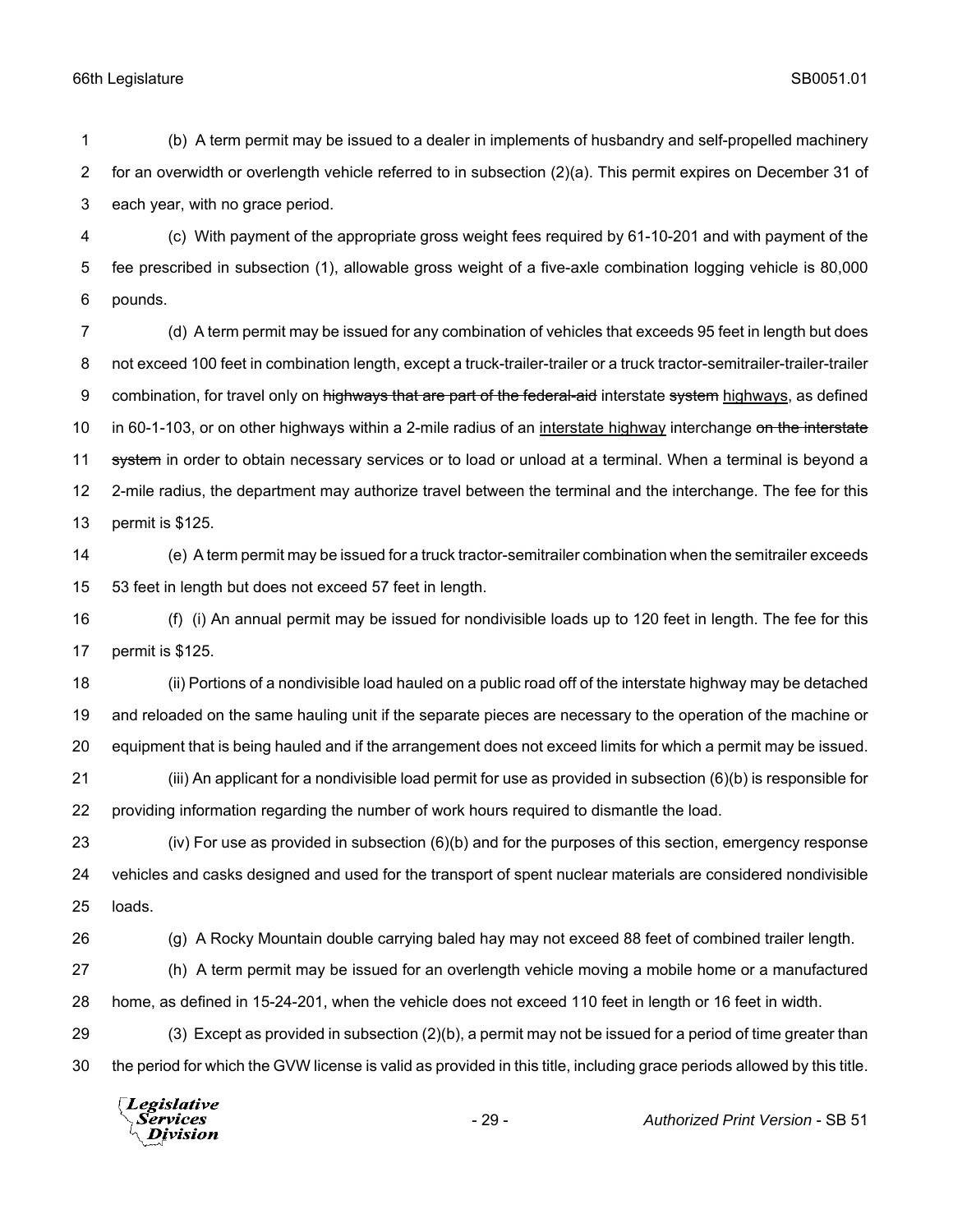Owners of vehicles licensed in other jurisdictions may, at the discretion of the department of transportation,

 purchase permits to expire with their registration. A license required by the state governs the issuance of a special permit.

 (4) The department may issue special permits to the operating company for a truck-trailer-trailer or truck tractor-semitrailer-trailer-trailer combination of vehicles under the following conditions:

6 (a) the combination may be operated only on highways that are part of the federal-aid interstate system highways, as defined in 60-1-103, and on other highways within a 2-mile radius of an interstate highway 8 interchange on the interstate system on other highways only in order to obtain necessary services or to load or unload at a terminal. When a terminal is beyond a 2-mile radius, the department may authorize travel between the terminal and the interchange.

- (b) a combination of vehicles powered by a cab-over or tilt-cab truck tractor or a truck may not exceed an overall length of 105 feet, inclusive of front and rear bumpers and overhang;
- (c) a combination of vehicles powered by a conventional truck tractor may not exceed an overall length of 110 feet, inclusive of the front and rear bumpers and overhang;
- (d) an individual cargo unit of the combination may not exceed 28 1/2 feet in length and 102 inches in width;
- (e) gross weight fees under 61-10-201 must be paid on the truck or truck tractor for the declared registered gross weight of the special vehicle combination, but not to exceed the formula in 61-10-107;
- (f) the combination must have a special overlength permit issued at a fee of \$200 for a term permit or \$20 for each trip permit;
- (g) travel of the combination may be restricted to specific routes, hours of operation, specific days, or seasonal periods; and
- (h) the department may enforce any other restrictions determined by the department to be necessary.

The permit is not transferable, and the fee for the permit is \$200.

- (5) The department of transportation may issue special permits under subsection (4) for vehicle combinations that consist of a truck-trailer-trailer if:
- (a) the vehicle combination's overall length, inclusive of front and rear bumpers, is not more than 95 feet; and

(b) the person, firm, or corporation applying for the permit:

(i) restricts truck-trailer-trailer operations authorized by the permit to the hauling of talc ore, chlorite,

Legislative Services - 30 - *Authorized Print Version* - SB 51**Division**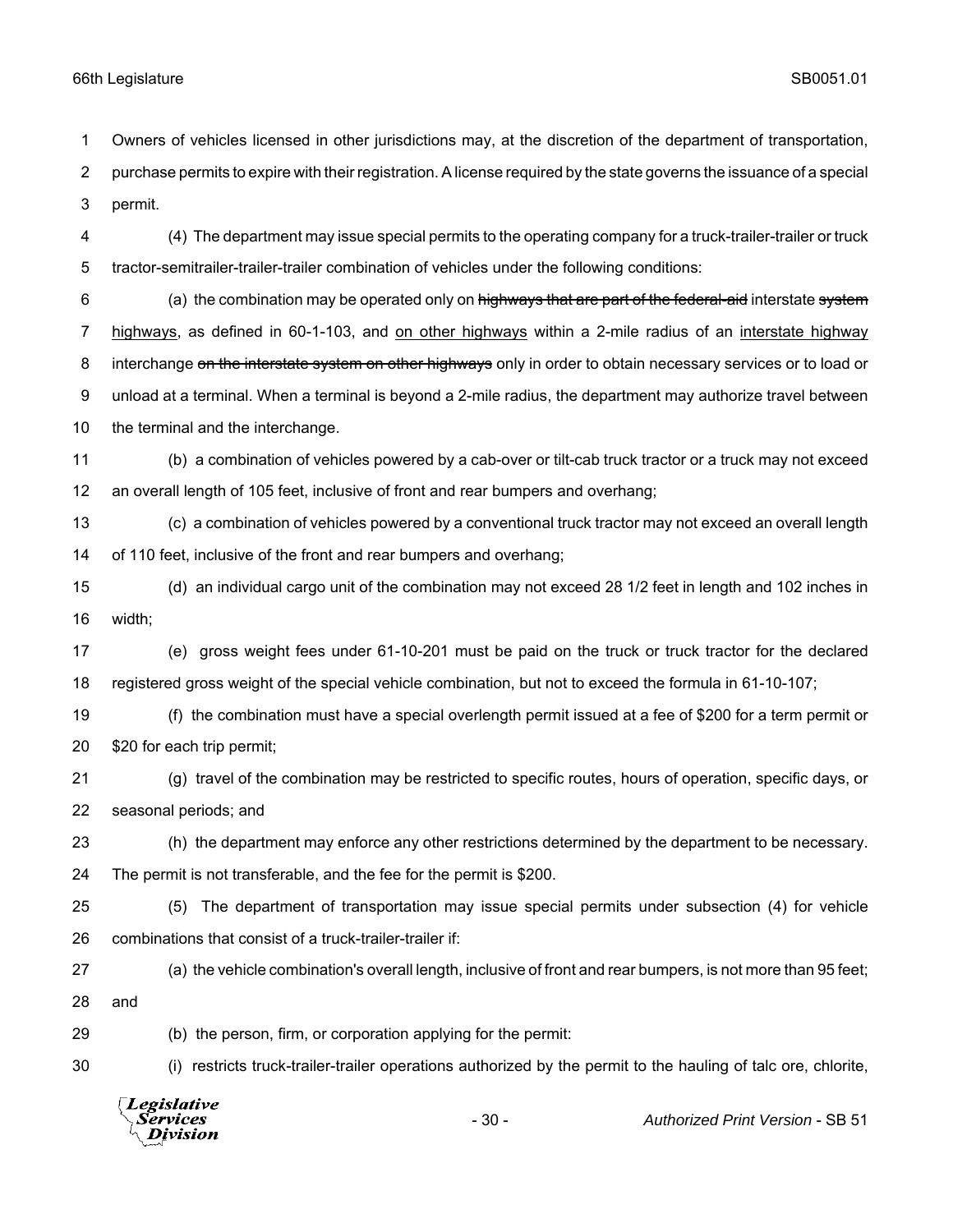dolomite, limestone, and custom combine equipment; (ii) operated the truck-trailer-trailer combination before July 1, 1987; (iii) restricts the truck-trailer-trailer operations authorized by the permit to the specified routes that those vehicles used before July 1, 1987; and (iv) provides the department of transportation with an affidavit confirming the routes used before July 1, 1987, for truck-trailer-trailer operations. (6) For the purposes of this section, a "nondivisible load" is: (a) on public roads off of interstate highways, a load that cannot be readily or reasonably dismantled and that is reduced to a minimum practical size and weight; (b) on interstate highways, a load or vehicle exceeding applicable length or weight limits that, if separated into smaller loads or vehicles, would: (i) compromise the intended use of the vehicle;

(ii) destroy the value of the load or vehicle; or

 (iii) require more than 8 work hours to dismantle using appropriate equipment. (Void on occurrence of contingency--sec. 2, Ch. 285, L. 2003.)

 **61-10-124. (Effective on occurrence of contingency) Special permits -- fees.** (1) Except as provided in subsections (2)(d) and (4), in addition to the regular registration and gross vehicle weight fees, a fee of \$10 for each trip permit and a fee of \$75 for each term permit issued for size in excess of that specified in 61-10-101 through 61-10-104 must be paid for all movements under special permits on the public highways under the 20 iurisdiction of the department of transportation.

 (2) (a) Except as provided in subsections (2)(b), (2)(d), (2)(f), (2)(g), (4), and (5), term or blanket permits may not be issued for an overwidth vehicle, combination of vehicles, load, or other thing in excess of 15 feet; an overlength vehicle, combination of vehicles, load, object, or other thing in excess of 95 feet; or an overheight vehicle, combination of vehicles, load, or other thing in excess of 14 feet or of a limit determined by the department. A vehicle, combination of vehicles, load, or other thing in excess of these dimensions is limited to trip permits. A Rocky Mountain double may not exceed 81 feet in combined trailer length. A Rocky Mountain double is not subject to a combination length limit. Special permits for vehicle combinations of more than two trailers or more than two units designed for or used to carry a load are not permitted except as provided in subsections (4) and (5). Special permits for vehicle combinations may specify and special permits under subsections (4) and (5) must specify highway routing and otherwise limit or prescribe conditions of operation of

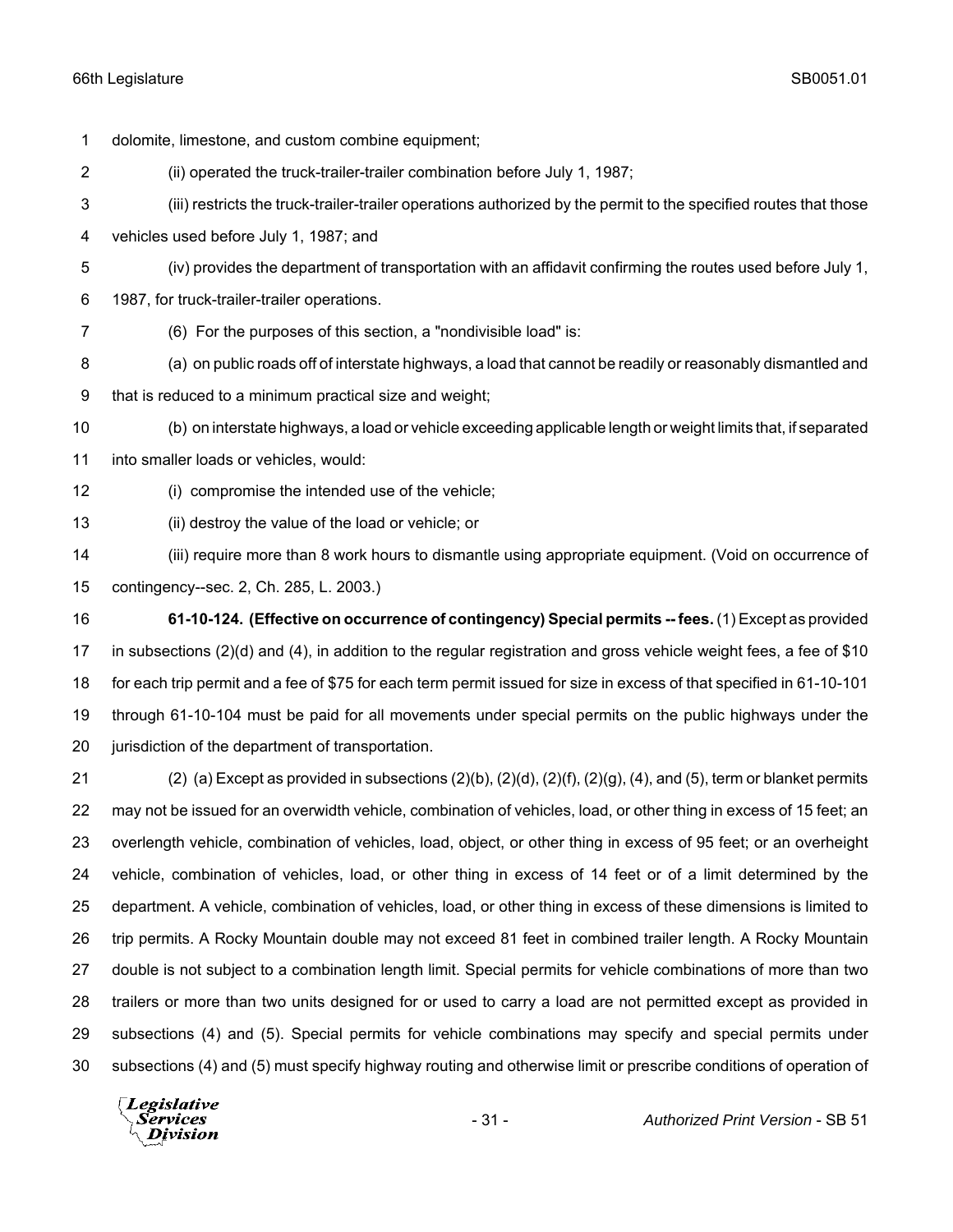the vehicle or combination, including but not limited to required equipment, speed, stability, operational procedures, and insurance.

 (b) A term permit may be issued to a dealer in implements of husbandry and self-propelled machinery for an overwidth or overlength vehicle referred to in subsection (2)(a). This permit expires on December 31 of each year, with no grace period.

 (c) With payment of the appropriate gross weight fees required by 61-10-201 and with payment of the fee prescribed in subsection (1), allowable gross weight of a five-axle combination logging vehicle is 80,000 pounds.

 (d) A term permit may be issued for any combination of vehicles that exceeds 95 feet in length but does not exceed 100 feet in combination length, except a truck-trailer-trailer or a truck tractor-semitrailer-trailer-trailer 11 combination, for travel only on highways that are part of the federal-aid interstate system highways, as defined 12 in 60-1-103, or on other highways within a 2-mile radius of an interstate highway interchange on the interstate 13 system in order to obtain necessary services or to load or unload at a terminal. When a terminal is beyond a 2-mile radius, the department may authorize travel between the terminal and the interchange. The fee for this permit is \$125.

 (e) A term permit may be issued for a truck tractor-semitrailer combination when the semitrailer exceeds 53 feet in length but does not exceed 57 feet in length.

 (f) (i) An annual permit may be issued for nondivisible loads up to 120 feet in length. The fee for this permit is \$125.

 (ii) Portions of a nondivisible load hauled on a public road off of the interstate highway may be detached and reloaded on the same hauling unit if the separate pieces are necessary to the operation of the machine or equipment that is being hauled and if the arrangement does not exceed limits for which a permit may be issued. (iii) An applicant for a nondivisible load permit for use as provided in subsection (6)(b) is responsible for

providing information regarding the number of work hours required to dismantle the load.

 (iv) For use as provided in subsection (6)(b) and for the purposes of this section, emergency response vehicles and casks designed and used for the transport of spent nuclear materials are considered nondivisible loads.

 (g) A term permit may be issued for an overlength vehicle moving a mobile home or a manufactured home, as defined in 15-24-201, when the vehicle does not exceed 110 feet in length or 16 feet in width.

(3) Except as provided in subsection (2)(b), a permit may not be issued for a period of time greater than

Legislative Services **Division**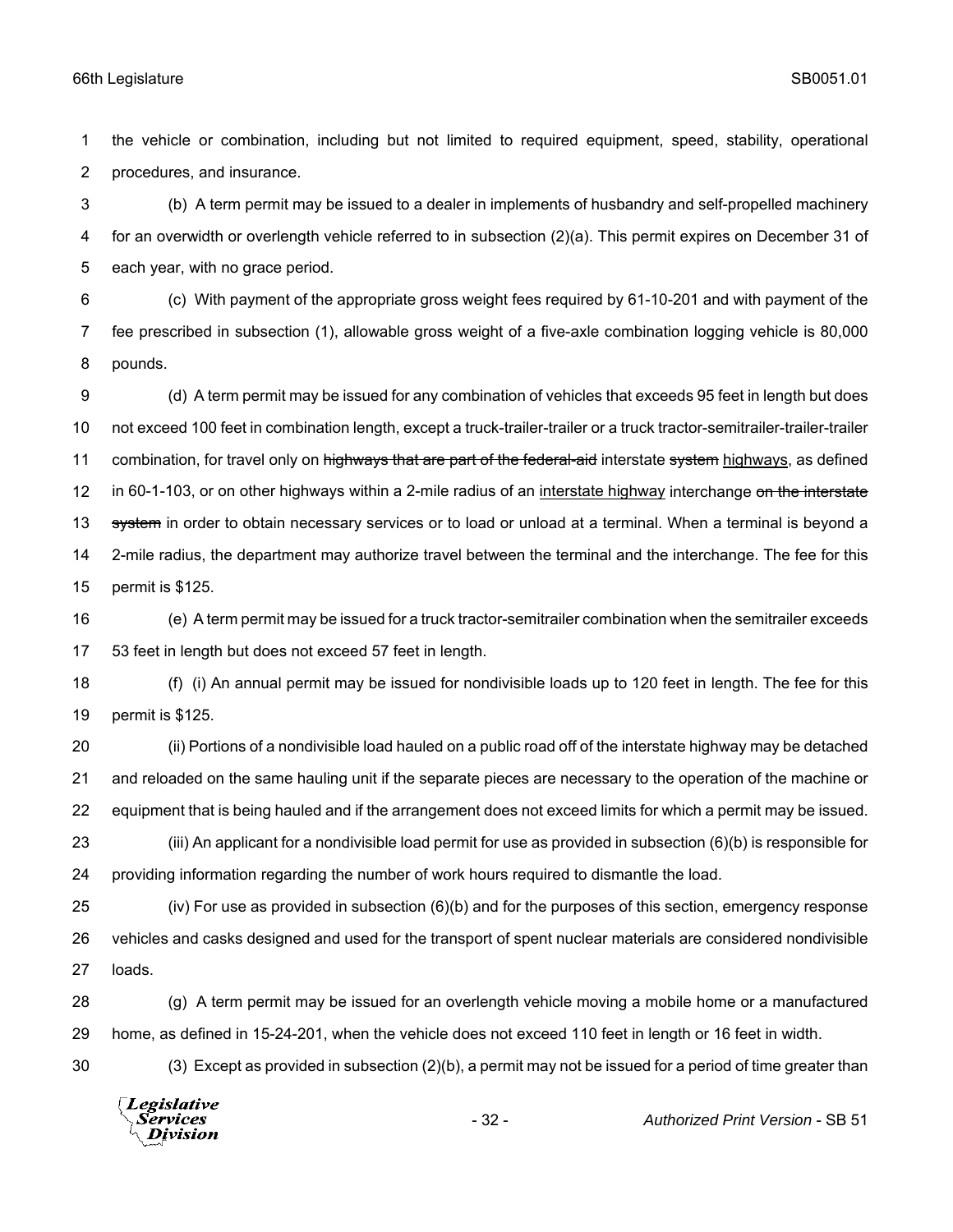*Services* **Division** 

 the period for which the GVW license is valid as provided in this title, including grace periods allowed by this title. Owners of vehicles licensed in other jurisdictions may, at the discretion of the department of transportation, purchase permits to expire with their registration. A license required by the state governs the issuance of a special permit. (4) The department may issue special permits to the operating company for a truck-trailer-trailer or truck tractor-semitrailer-trailer-trailer combination of vehicles under the following conditions: 7 (a) the combination may be operated only on highways that are part of the federal-aid interstate system highways, as defined in 60-1-103, and on other highways within a 2-mile radius of an interstate highway 9 interchange on the interstate system on other highways only in order to obtain necessary services or to load or unload at a terminal. When a terminal is beyond a 2-mile radius, the department may authorize travel between the terminal and the interchange. (b) a combination of vehicles powered by a cab-over or tilt-cab truck tractor or a truck may not exceed an overall length of 105 feet, inclusive of front and rear bumpers and overhang; (c) a combination of vehicles powered by a conventional truck tractor may not exceed an overall length of 110 feet, inclusive of the front and rear bumpers and overhang; (d) an individual cargo unit of the combination may not exceed 28 1/2 feet in length and 102 inches in width; (e) gross weight fees under 61-10-201 must be paid on the truck or truck tractor for the declared registered gross weight of the special vehicle combination, but not to exceed the formula in 61-10-107; (f) the combination must have a special overlength permit issued at a fee of \$200 for a term permit or \$20 for each trip permit; (g) travel of the combination may be restricted to specific routes, hours of operation, specific days, or seasonal periods; and (h) the department may enforce any other restrictions determined by the department to be necessary. The permit is not transferable, and the fee for the permit is \$200. (5) The department of transportation may issue special permits under subsection (4) for vehicle combinations that consist of a truck-trailer-trailer if: (a) the vehicle combination's overall length, inclusive of front and rear bumpers, is not more than 95 feet; and (b) the person, firm, or corporation applying for the permit: Legislative

- 33 - *Authorized Print Version* - SB 51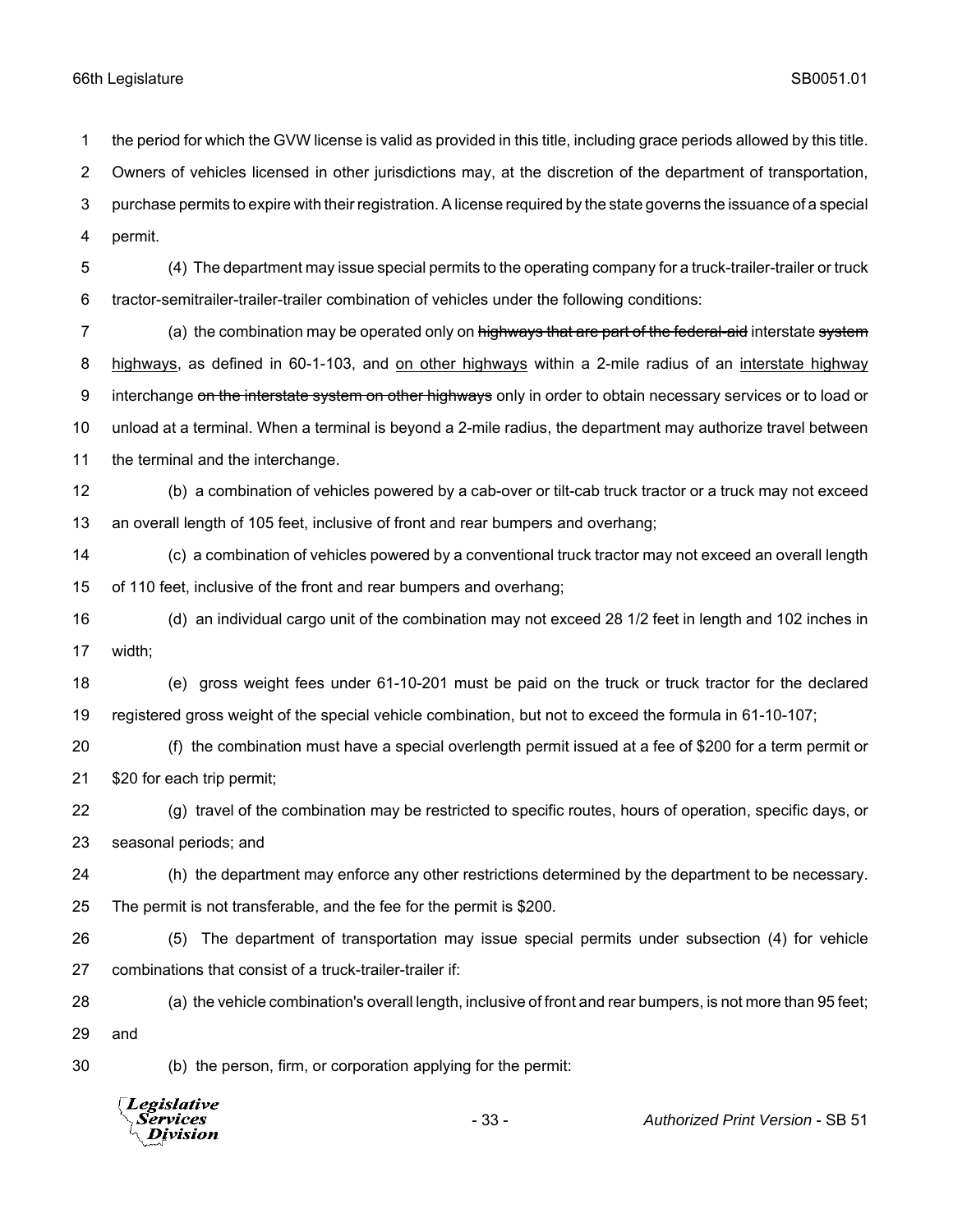|                | Legislative<br>$-34-$<br><i>Services</i><br><b>Authorized Print Version - SB 51</b><br><b>Division</b>                                                                |  |  |
|----------------|-----------------------------------------------------------------------------------------------------------------------------------------------------------------------|--|--|
| 30             | (a) one truck suitable for hauling grain;                                                                                                                             |  |  |
| 29             | a special permit fee of \$20 for each unit. A unit includes:                                                                                                          |  |  |
| 28             | residents engaged in the business of custom combining may pay the annual farm gross vehicle weight fees and                                                           |  |  |
| 27             | (2) In lieu of gross vehicle weight fees and overwidth, overlength, and overheight permits, Montana                                                                   |  |  |
| 26             | state as part of the nonresident's business of custom combining.                                                                                                      |  |  |
| 25             | (c) pickup trucks and all other equipment, except combines, used by a nonresident and brought into the                                                                |  |  |
| 24             | (b) one header trailer or one combine trailer; and                                                                                                                    |  |  |
| 23             | (a) one truck suitable for hauling grain;                                                                                                                             |  |  |
| 22             | unit includes:                                                                                                                                                        |  |  |
| 21             | of custom combining who brings equipment into the state may pay a special permit fee of \$40 for each unit. A                                                         |  |  |
| 20             | and overwidth, overlength, and overheight permits provided for in Title 61, a nonresident engaged in the business                                                     |  |  |
| 19             | (1) In lieu of the taxes required by 15-24-301 and in lieu of motor vehicle license fees, gross vehicle weight fees,                                                  |  |  |
| 18             | "61-10-130. Custom combiner's special permit -- fee -- collection -- distribution -- not transferable.                                                                |  |  |
| 17             | Section 41. Section 61-10-130, MCA, is amended to read:                                                                                                               |  |  |
| 16             |                                                                                                                                                                       |  |  |
| 15             | (iii) require more than 8 work hours to dismantle using appropriate equipment."                                                                                       |  |  |
| 14             | (ii) destroy the value of the load or vehicle; or                                                                                                                     |  |  |
| 13             | (i) compromise the intended use of the vehicle;                                                                                                                       |  |  |
| 12             | into smaller loads or vehicles, would:                                                                                                                                |  |  |
| 11             | (b) on interstate highways, a load or vehicle exceeding applicable length or weight limits that, if separated                                                         |  |  |
| 9<br>10        | (a) on public roads off of interstate highways, a load that cannot be readily or reasonably dismantled and<br>that is reduced to a minimum practical size and weight; |  |  |
| 8              | (6) For the purposes of this section, a "nondivisible load" is:                                                                                                       |  |  |
| $\overline{7}$ | 1987, for truck-trailer-trailer operations.                                                                                                                           |  |  |
| 6              | (iv) provides the department of transportation with an affidavit confirming the routes used before July 1,                                                            |  |  |
| 5              | vehicles used before July 1, 1987; and                                                                                                                                |  |  |
| 4              | (iii) restricts the truck-trailer-trailer operations authorized by the permit to the specified routes that those                                                      |  |  |
| $\mathbf{3}$   | (ii) operated the truck-trailer-trailer combination before July 1, 1987;                                                                                              |  |  |
| $\overline{2}$ | dolomite, limestone, and custom combine equipment;                                                                                                                    |  |  |
| 1              | (i) restricts truck-trailer-trailer operations authorized by the permit to the hauling of talc ore, chlorite,                                                         |  |  |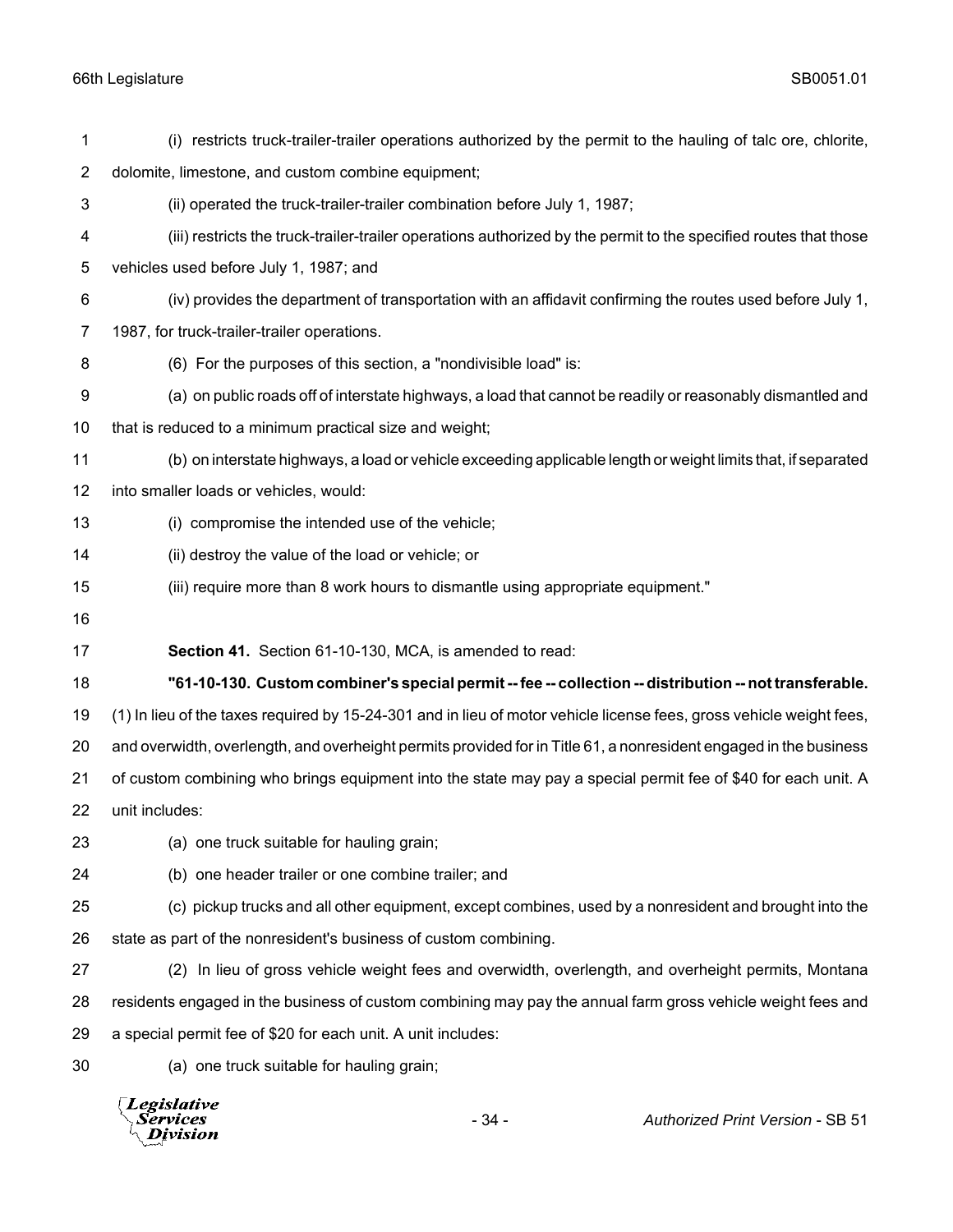(b) one header trailer or one combine trailer; and

(c) pickup trucks used by the resident in the resident's business of custom combining.

 (3) When used to transport agricultural products, a truck authorized to be used under a custom combiner's special permit may be operated only within a 100-mile radius from the harvested field to the point of first unloading. The truck may not haul agricultural products from one commercial elevator to another commercial 6 elevator. The truck may be operated on any highway, except a highway that is part of the federal-aid an interstate 7 system highway, as defined in 60-1-103, without incurring excess weight penalties under 61-10-145 if the total gross weight of the truck does not exceed allowable weight limitations by more than 20% for each axle and the maximum load for each inch of tire width does not exceed 670 pounds. A trip permit is not required. If the truck exceeds the tolerance provided under this subsection, the fine or penalty imposed applies to all weight over the legal limit allowed by 61-10-107.

 (4) A combine trailer authorized to be used under subsection (1)(b) or (2)(b) may be operated under the same limitations, except that the 100-mile limitation does not apply and the combine trailer may be used upon 14 any highway of the state, including a highway that is part of the federal-aid an interstate system highway, as defined in 60-1-103. If the combine trailer exceeds the tolerance provided under subsection (3), the fine or penalty imposed applies to all weight over the legal limit allowed by 61-10-107.

 (5) The fee required by this section must be collected by the department of transportation. Upon payment of the fee, the department of transportation shall provide an identifying device to be displayed on each truck, header trailer, or combine trailer and other equipment used by the nonresident or resident in the person's business of custom combining in the state. The device is valid for the calendar year in which the fee is collected.

 (6) All fees collected under this section must be distributed not later than January 31 immediately following the period of licensure as follows:

(a) 62 1/2% to the state general fund; and

(b) 37 1/2% to the state special revenue fund for the department of transportation.

 (7) The identifying devices and fee paid for each unit are not transferable from one vehicle to another or transferable on the sale or change of ownership.

 (8) The department of transportation may adopt rules, as provided in Title 2, chapter 4, to implement the provisions of this section."

**Section 42.** Section 61-10-144, MCA, is amended to read:

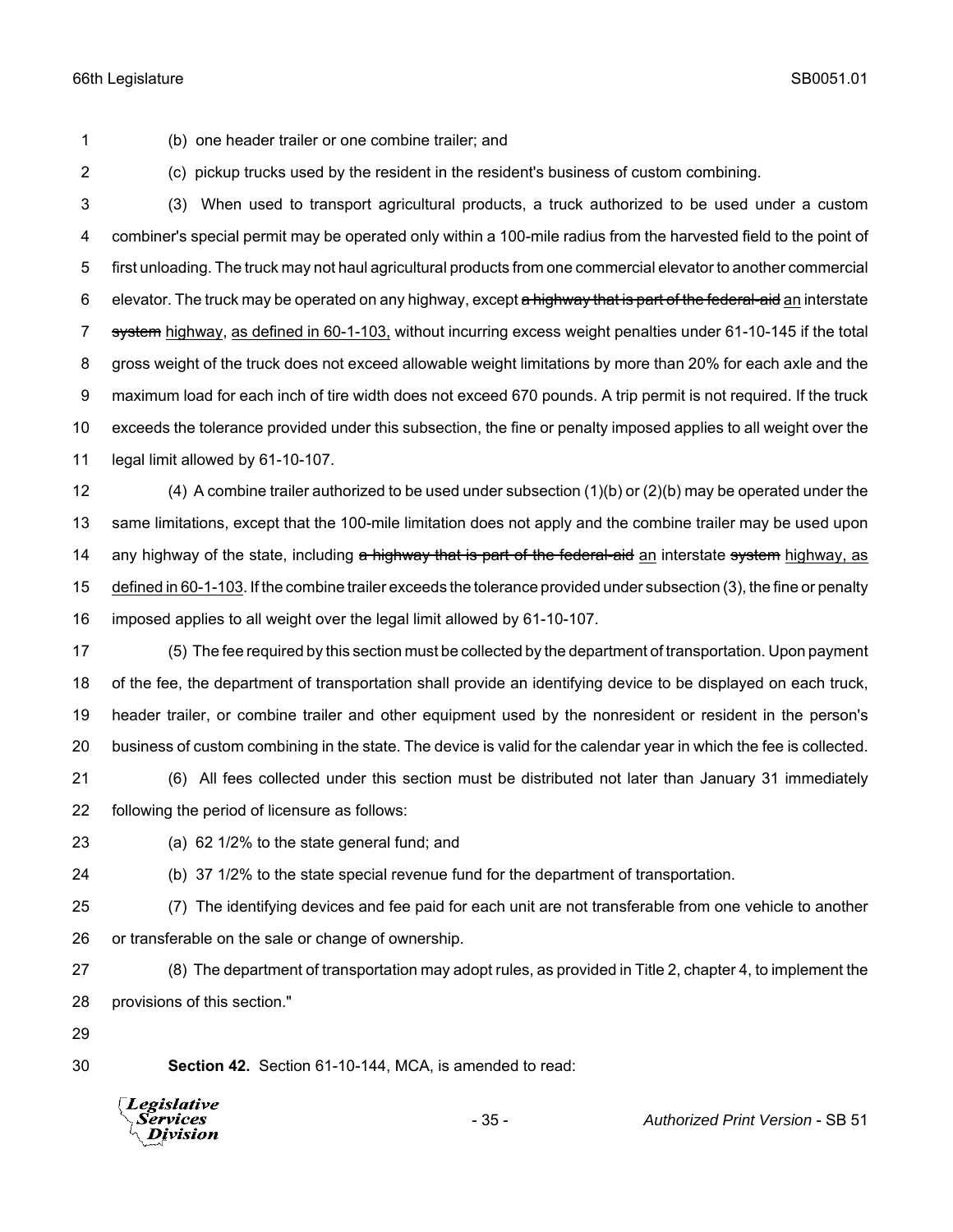**"61-10-144. Violation of standards -- tolerance.** (1) It is a misdemeanor for a person, firm, or corporation to violate any provision of 61-10-101 through 61-10-104 and 61-10-106 through 61-10-110.

 (2) The operator of a vehicle or combination of vehicles may move over the highways to the first open stationary scale or portable scale on an engineered site, as defined in 61-10-141(4), without incurring the excess weight penalties set forth in 61-10-145 if the total gross weight of the vehicle or combination of vehicles does not exceed allowable total gross weight limitations by more than 10% and if the weight carried by any axle or combination of axles does not exceed the allowable axle weight limitations by more than 10%. If the vehicle or combination of vehicles is not in excess of the allowable total gross or axle weight limitations by more than 10%, the department may issue a single trip permit for the fee of \$10, allowing the vehicle or combination of vehicles to move over the highways to the first facility where its load can be safely adjusted or to its destination. Violations of total gross or axle weight limitations in excess of 10% are subject to the fines provided in 61-10-145, and all loads in excess of 10% of the total gross or axle weight limitations:

 (a) may be required to be adjusted or reduced to conform to the size and weight limitations before the vehicle or combination of vehicles is moved from the point of weighing; or

(b) may be issued a permit as authorized by 61-10-141.

 (3) Farm vehicles transporting agricultural products from a harvesting combine or other harvesting 17 machinery may be operated on any highway, except a highway that is part of the federal-aid an interstate system 18 highway, as defined in 60-1-103, within a 100-mile radius of the harvested field to the point of first unloading without incurring excess weight penalties under 61-10-145 if the total gross weight of the farm vehicle or combination of vehicles does not exceed allowable weight limitations by more than 20% for each axle and the maximum load for each inch of tire width does not exceed 670 pounds. A single trip permit, as required in subsection (2), is not applicable to the farm vehicle or combination of vehicles. When a farm vehicle or combination of vehicles violates any of the provisions of this subsection, the fine or penalty imposed applies to that portion of the load above the legal limit."

- 
- 

**Section 43.** Section 90-6-210, MCA, is amended to read:

 **"90-6-210. Coal area highway reconstruction program.** (1) The department of transportation, within the area designated as the eastern Montana coal field economic growth center as certified to the secretary of transportation by the governor under 23 U.S.C. 143, shall prepare a special construction program for the reconstruction of deficient sections of these highways in consultation with the governing bodies of the counties